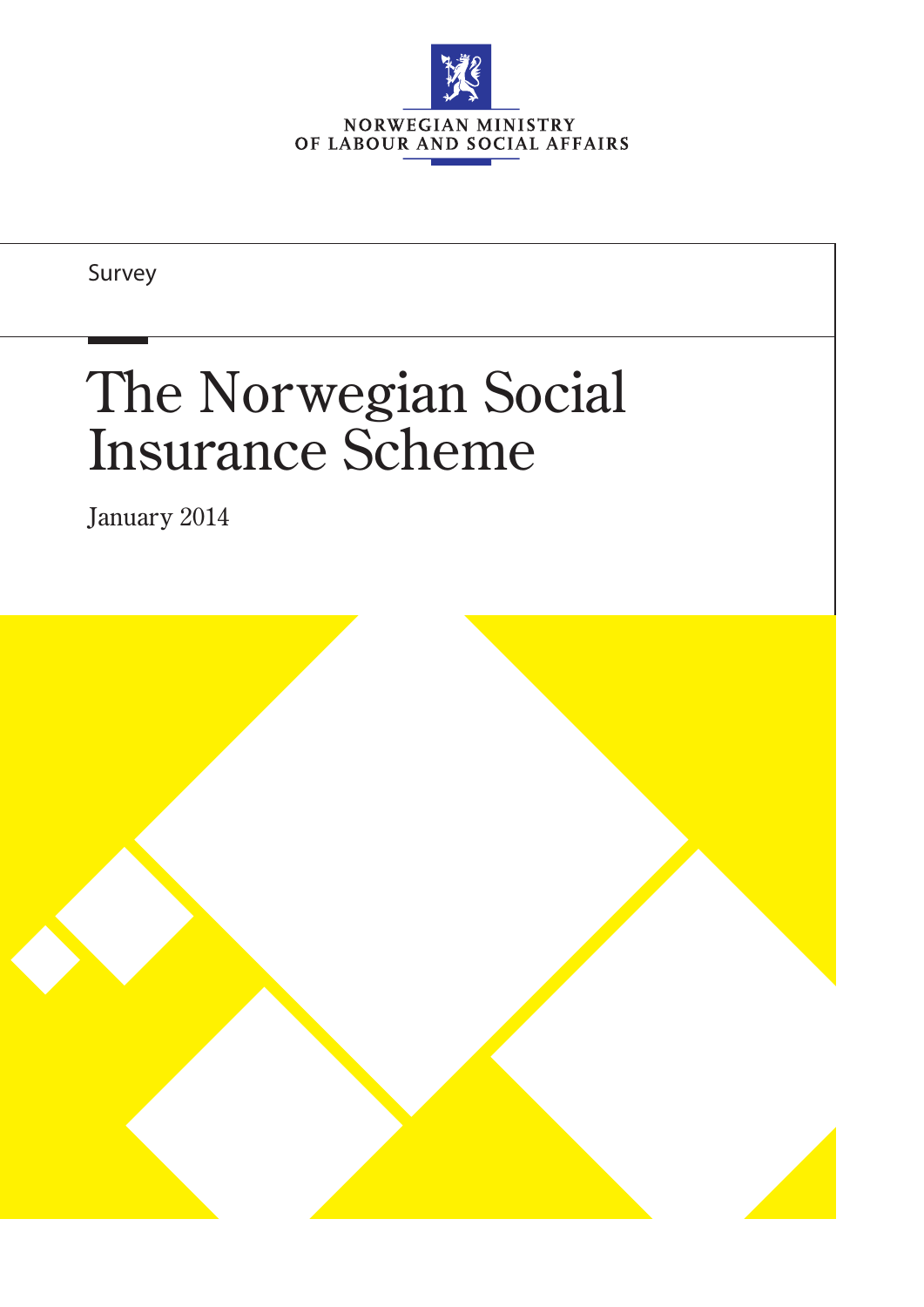| 1.  |      | PERSONAL SCOPE OF THE NATIONAL INSURANCE                       |    |
|-----|------|----------------------------------------------------------------|----|
|     |      | <b>SCHEME</b>                                                  | 3  |
| 2.  |      | THE NATIONAL INSURANCE SCHEME'S BENEFITS                       | 4  |
| 3.  |      | FINANCING OF THE NATIONAL INSURANCE SCHEME                     |    |
| 4.  |      | <b>OLD AGE PENSION</b>                                         | 6  |
|     | 4.1  | Old-age pension – old provisions                               | 7  |
|     |      | 4.1.1<br>Basic Pension and Supplements for Spouse and Children | 7  |
|     |      | 4.1.2<br><b>Supplementary Pension</b>                          | 8  |
|     |      | 4.1.3<br><b>Special Supplement</b>                             | 10 |
|     |      | 4.1.4<br><b>Pension Supplement</b>                             | 10 |
|     | 4.2  | Old-age pension – new provisions                               | 10 |
|     |      | <b>Income-based Pension</b><br>4.2.1                           | 10 |
|     |      | <b>Guaranteed Pension</b><br>4.2.2                             | 11 |
| 5.  |      | <b>SURVIVORS' BENEFITS</b>                                     | 11 |
|     | 5.1  | <b>Benefits to Surviving Spouse</b>                            | 11 |
|     | 5.2  | <b>Children's Pension</b>                                      | 13 |
| 6.  |      | <b>DISABILITY BENEFITS</b>                                     | 14 |
|     | 6.1  | Disability benefit                                             | 14 |
|     | 6.2  | Basic benefit and attendance benefit                           | 15 |
| 7.  |      | BENEFITS FOR IMPROVING ABILITY TO WORK AND                     |    |
|     |      | FUNCTION IN EVERYDAY LIFE (TECHNICAL AIDS ETC.)                | 16 |
| 8.  |      | <b>WORK ASSESSMENT ALLOWANCE</b>                               | 17 |
| 9.  |      | <b>HEALTH CARE BENEFITS</b>                                    | 17 |
| 10. |      | DAILY CASH BENEFITS IN THE CASE OF                             |    |
|     |      | SICKNESS AND MATERNITY ETC.                                    | 19 |
|     | 10.1 | Daily Cash Benefits in the Case of Sickness                    | 19 |
|     | 10.2 | Daily Cash Benefits in the Case of Absence from Work           | 19 |
|     | 10.3 | Cash benefits in the Case of Maternity and Adoption            | 21 |
| 11. |      | <b>UNEMPLOYMENT BENEFITS</b>                                   | 23 |
| 12. |      | BENEFITS IN THE CASE OF OCCUPATIONAL INJURY                    | 24 |
| 13. |      | <b>BENEFITS TO SINGLE PARENTS</b>                              | 25 |
| 14. |      | <b>FUNERAL GRANT</b>                                           | 26 |
| 15. |      | <b>ADVANCE PAYMENT OF CHILD MAINTENANCE</b>                    | 26 |
| 16. |      | <b>FAMILY ALLOWANCES</b>                                       | 27 |
| 17. |      | <b>CASH BENEFIT FOR FAMILIES WITH SMALL CHILDREN</b>           | 28 |
| 18. |      | <b>TAXATION OF SOCIAL SECURITY BENEFITS</b>                    | 28 |
| 19. |      | <b>SOCIAL SECURITY AGREEMENTS</b>                              | 30 |
| 20. |      | THE SUPPLEMENTARY ALLOWANCE SCHEME                             | 30 |
|     |      |                                                                |    |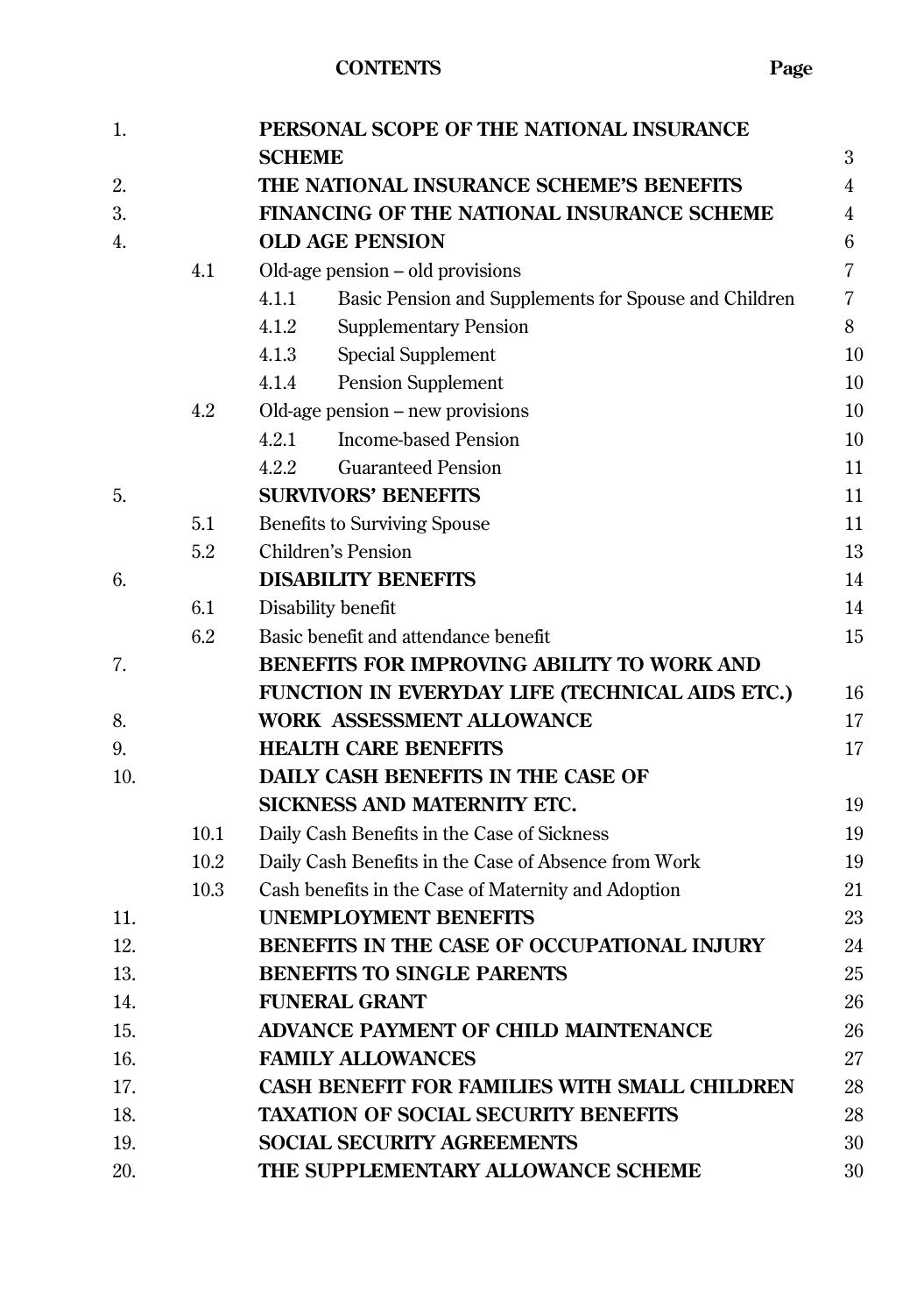This survey is intended for information purposes only, giving a general overview of the Norwegian Social Insurance Scheme. It has no value as a legal document. No rights may be derived from the information given herein. All claims for Social Insurance benefits must be founded on applicable legislation.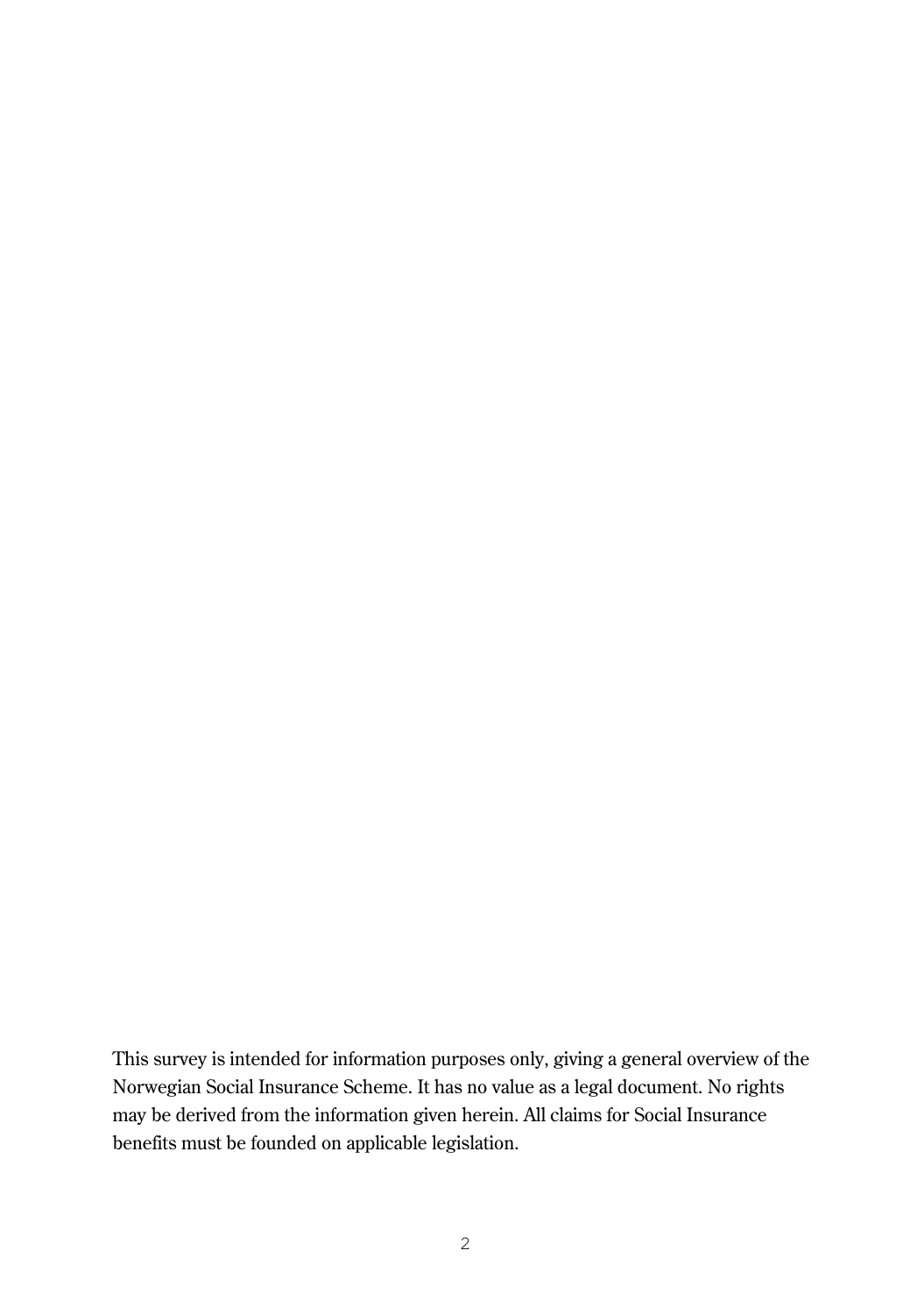# **THE NORWEGIAN SOCIAL INSURANCE SCHEME**

The main general social insurance schemes in Norway are the National Insurance Scheme, the Family Allowance Scheme and the Scheme for Cash Benefit for Families with Small Children.

Benefits from the National Insurance Scheme are granted according to an act of 28 February 1997.

Family allowances are granted according to an act of 8 March 2002.

Cash benefit for families with small children is granted according to an act of 26 June 1998.

# **1. PERSONAL SCOPE OF THE NATIONAL INSURANCE SCHEME**

As a general rule, all persons who are either resident or working as employees in Norway or on permanent or movable installations on the Norwegian Continental Shelf, are compulsorily insured under the National Insurance Scheme. The same applies to persons living in Svalbard (Spitsbergen), Jan Mayen, and the [Antarctic](http://en.wikipedia.org/wiki/Antarctica) and [Sub-](http://en.wikipedia.org/wiki/Subantarctic)[Antarctic](http://en.wikipedia.org/wiki/Subantarctic) [dependencies](http://en.wikipedia.org/wiki/Dependent_territory) [\(Bouvet Island,](http://en.wikipedia.org/wiki/Bouvet_Island) [Peter I Island](http://en.wikipedia.org/wiki/Peter_I_Island) and [Queen Maud Land\)](http://en.wikipedia.org/wiki/Queen_Maud_Land), provided that they are employed by a Norwegian employer or were insured under the National Insurance Act prior to their stay in these areas. Compulsorily insured are also certain categories of Norwegian citizens working abroad.

Citizens from EEA countries working on Norwegian ships, except hotel and restaurant staff on cruise ships registered in the Norwegian International Ship's Register, are compulsorily insured. Foreign (not EEA) citizens not resident in Norway or any other Nordic country, who are employed on ships in foreign trade, registered in the regular Norwegian Ship's Register, are compulsory insured only with regard to entitlement to occupational injury benefits and funeral grants. Persons of the same category, but employed on ships in the Norwegian International Ship's Register, are not compulsorily insured for any contingency.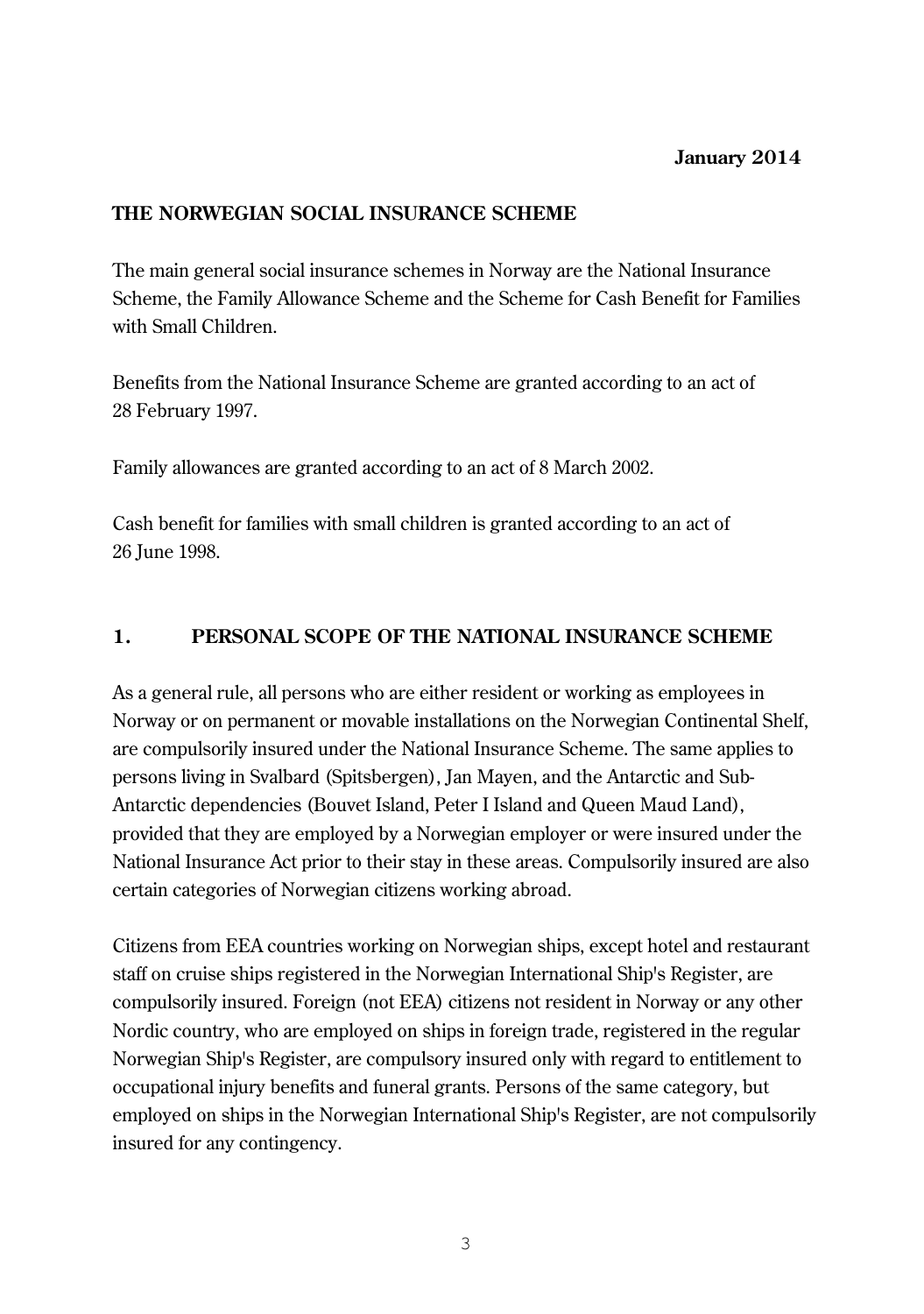Excluded from compulsory insurance are foreign citizens who are paid employees of a foreign state or of an international organisation. Under specified conditions the same applies to persons with a short-term employment in the Realm and persons exclusively in receipt of pension from abroad etc.

The compulsory insurance coverage is maintained during a temporary stay abroad. A stay abroad of less than one year is regarded as temporary. If the person concerned takes paid work abroad, however, the insurance coverage terminates.

Persons who according to the above mentioned regulations are not insured, but are either staying in Norway or are staying outside Norway and have been insured in Norway for at least three of the last five calendar years preceding the application, and having close connections with the Norwegian society, may apply for voluntary insurance.

# **2. THE NATIONAL INSURANCE SCHEME'S BENEFITS**

Persons insured under the National Insurance Scheme are entitled to old-age (see under 4), survivors' (see under 5) and disability pensions (see under 6), basic benefit and attendance benefit in case of disablement (see under 6), technical aids etc. (see under 7), work assessment allowance (see under 8), occupational injury benefits (see under 12), benefits to single parents (see under 13), cash benefits in case of sickness, maternity, adoption (see under 10) and unemployment (see under 11), medical benefits in case of sickness and maternity (see under 9) and funeral grant (see under 14).

Many benefits from the National Insurance Scheme are determined in relation to a basic amount (B.a). This amount is annually adjusted by the King with effect from 1 May, in accordance with the increase in wages. In 2013, the average B.a. was NOK 84 204 and the B.a. per 1 January 2014 is NOK 85 245.

The rates of benefits given below apply per 1 January 2014.

# **3. FINANCING OF THE NATIONAL INSURANCE SCHEME**

The National Insurance Scheme is financed by contributions from employees, self-employed persons and other members, employers' contributions and contributions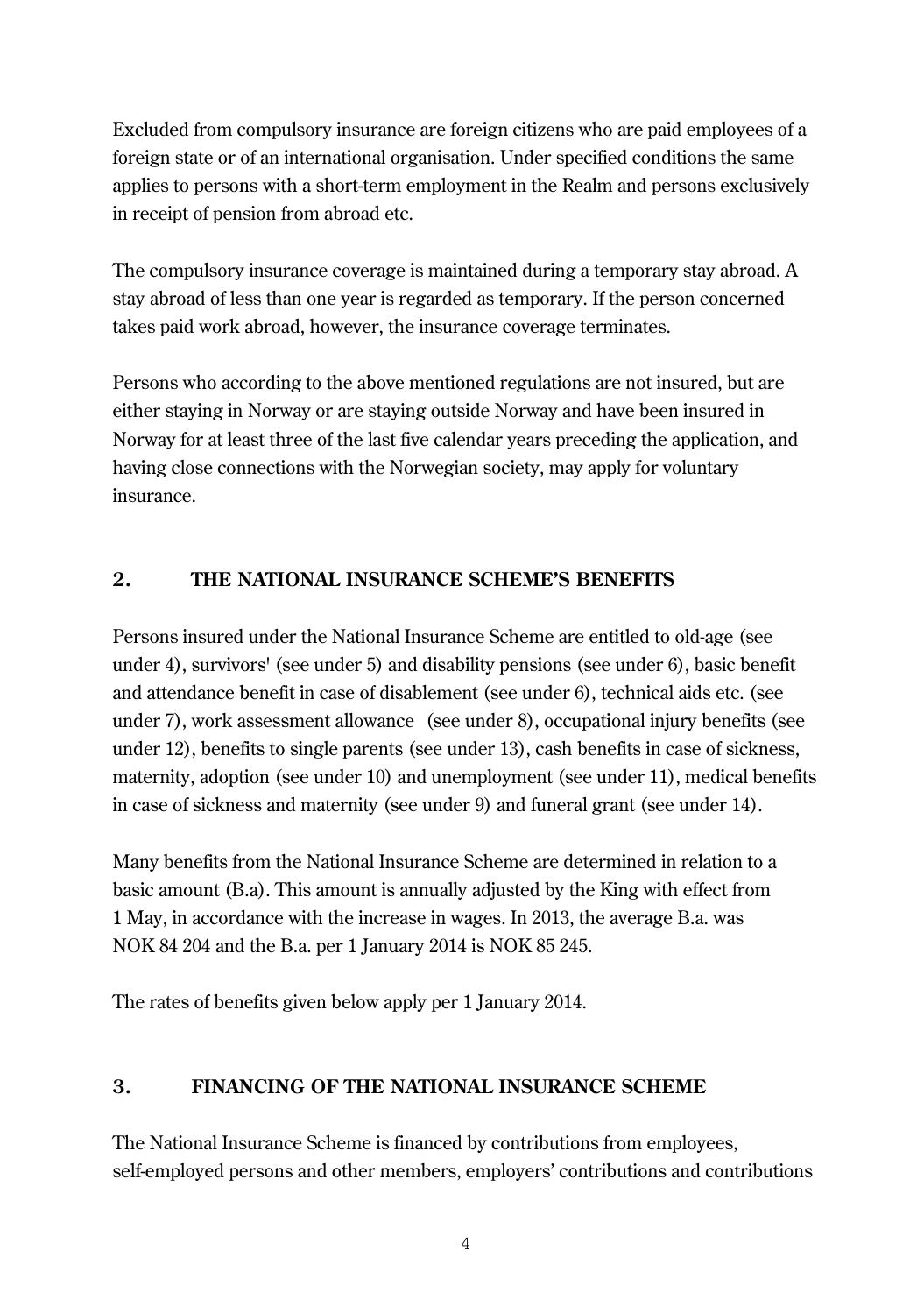from the state. Contribution rates and state grants are decided by the Parliament. Figures given here apply for 2014.

The following benefits are financed by contributions from the state only: Lump sum grants in case of maternity and adoption, grants to improve the functional ability of daily life, basic benefit, attendance benefit, guaranteed supplementary pension for persons disabled at birth or early in life, educational benefits, child care benefits, transitional benefits for survivors and single, divorced and separated supporters, benefits for surviving family nurses, means-tested funeral grants and advance payments of maintenance payment for children that exceed the reimbursement from the person liable.

Contributions from employees and self-employed persons are calculated on the basis of pensionable income. Contributions on pensionable income are not paid on income less than NOK 39 600. The contributions shall not exceed 25 per cent of income exceeding this threshold amount.

Cash benefits in the case of sickness, maternity and unemployment are taken into account as pensionable income. The same applies to work assessment allowance and benefits to single parents.

The contribution rate for employees is 8.2 per cent of the pensionable income (gross wage income). The contribution rate for a self-employed person is 11.4 per cent of the pensionable income (income from self-employment). The contribution rate for other kinds of personal income (pensions etc.) is 5.1 per cent.

The employers' contribution is assessed as a percentage of paid out wages. The employers' contributions are differentiated according to where the enterprises are established. There are regional zones based on geographical situation and level of economic development. The employers' contribution rates in these zones vary from 0.0 per cent to 14.1 per cent.

Total expenses of the National Insurance Scheme in 2013 were NOK 369 420 million. This amount represents approximately 35.9 per cent of the combined State and National Insurance budgets and 12.4 per cent of the Gross Domestic Product. The state grants to the National Insurance Scheme amounted to NOK 102 083 million in 2013, equal to 27.6 per cent of the Scheme's total expenses.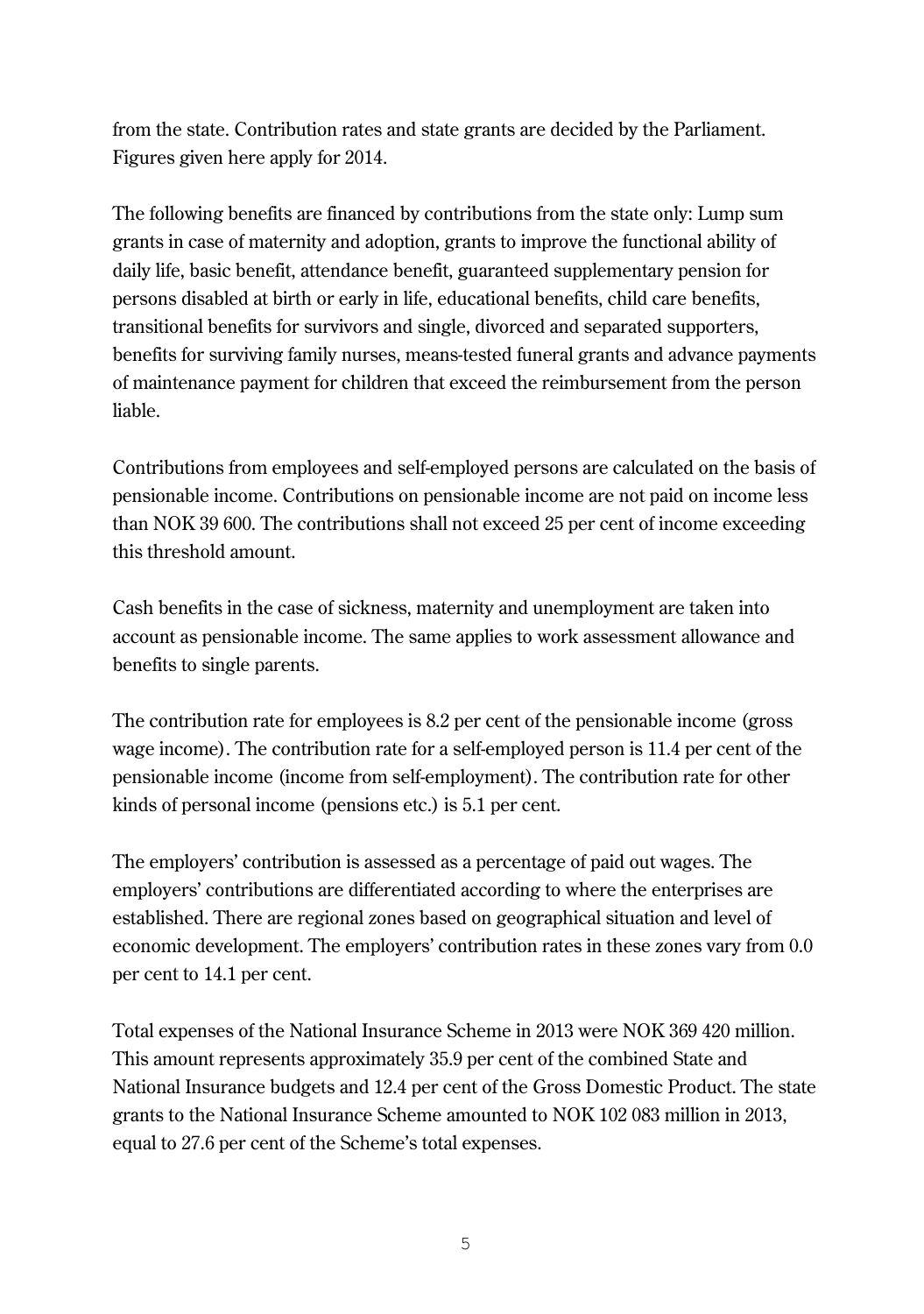Family allowances and the cash benefit for families with small children are financed over the State Budget.

# **4. OLD AGE PENSION**

As a consequence of the Pension Reform, the possibility of flexible drawing of old-age pensions for persons aged 62 to 75 has been introduced. In order to draw an old-age pension before attaining the age of 67, the pension must, when the person in question attains the age of 67, at least equal the minimum pension level for persons with an insurance period of 40 years.

The pension may be drawn fully or partially. The drawing alternatives are 20, 40, 50, 60, 80 and 100 per cent. Work and pension may be combined, without deductions being made in the pension. If one continues to work, additional pension entitlement is earned, up to and including the year in which one attains the age of 75, even if one has already started drawing the pension.

Pensions drawn with effect from 2011 and later will be subjected to a life expectancy adjustment. Life expectancy adjustment is a mechanism whereby the pensionable age or the pension level is linked with the development in the population's life expectancy. When the life expectancy of the population increases, one will have to work a little longer in order to be entitled to the same annual pension, because the pension entitlement one has earned will have to be divided on a longer life expectancy. The pension is calculated by dividing one's pension capital by an annuity divisor. The divisor is determined on the basis of the remaining life expectancy at the time pension drawing begins. This mechanism entails that the annual pension amount will be higher, the longer pension drawing is deferred. The provisions on pension drawing is designed to be neutral, meaning that the sum of the old-age pension one receives during one's period as a pensioner, shall be independent of when pension drawing starts.

The pension reform has also had an impact on the indexation provisions. Pensions in payment will be indexed to wages, and then subtracted 0.75 per cent. The minimum pension level will be indexed to wages, but adjusted according to the effect of the life expectancy adjustment for pensioners who are 67 year of age. Pension rights in the course of acquisition will be indexed to the average wage rate.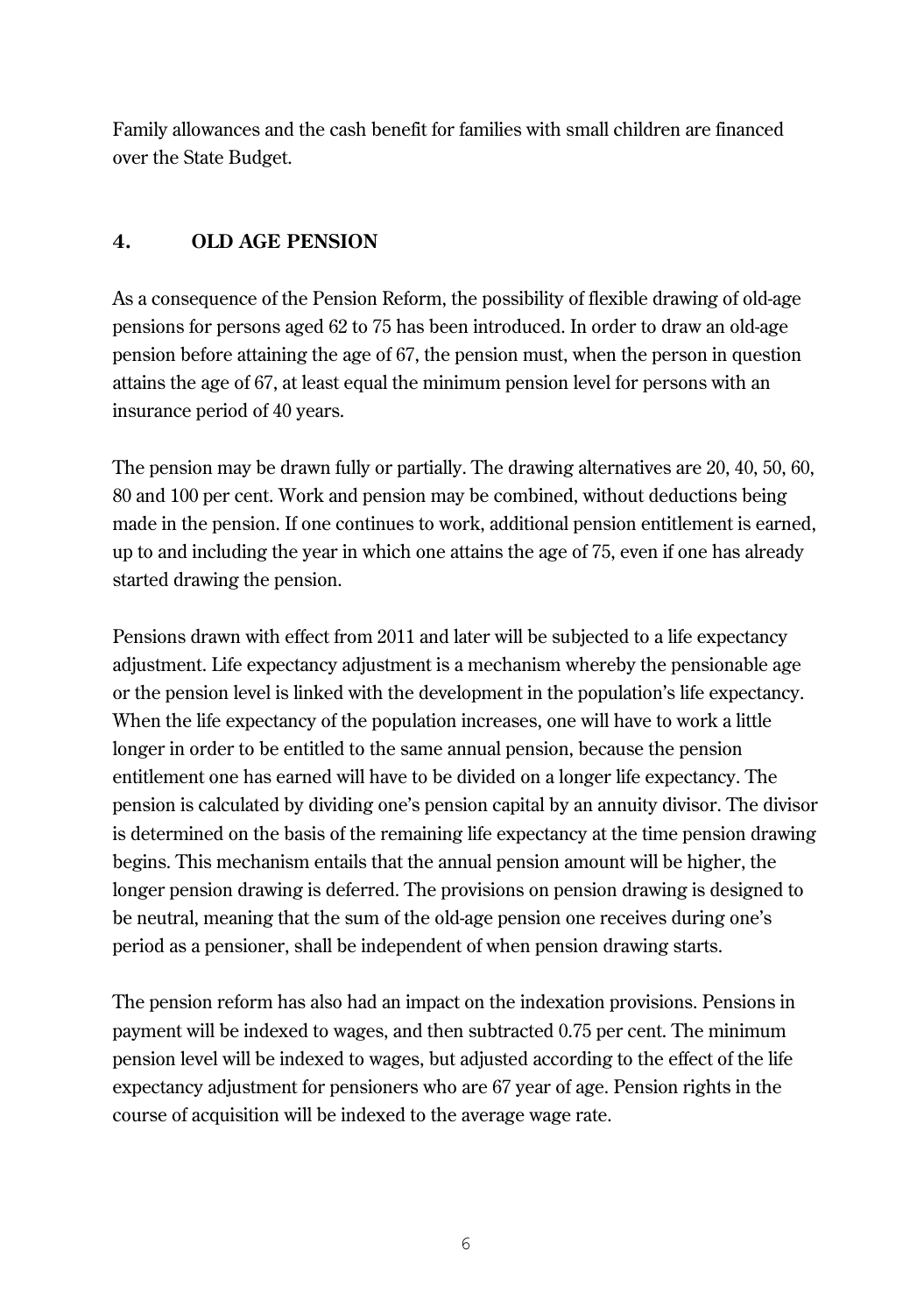As a consequence if the pension reform, new provisions have also been introduced for pension calculation for persons born after 1953. For persons born in the years 1954– 1962, the old age-pension will consist of proportional parts calculated according to the new and the old earning provisions. Persons born in 1963 or later will have their entire pension calculated according to the new earning provisions. The old provisions are described in Section 4.1, and the new provisions are described in Section 4.2.

# **4.1 Old-age Pension – old provisions**

Old-age pension consists of a basic pension, a supplementary pension and/or a special supplement, and possible supplements for children and spouse (income-tested). For old-age pensions drawn with effect from 2010 or later, for persons born in 1943 or later, a pension supplement is granted instead of the special supplement.

Basic pension, supplementary pension and/or special supplement or pension supplement is divided by the person's annuity divisor at the time of drawing, and then adjusted depending on whether the pension is drawn fully or partially. The pension will be adjusted annually in line with the increase in wages, and then subtracted 0.75 per cent.

# **4.1.1 Basic Pension and Supplements for Spouse and Children**

Persons, who are insured for pension purposes and who have a total insurance period of three years between the age of 16 and the year they become 66, are entitled to a basic pension. The condition of present insurance affiliation does not apply to persons who have been insured for at least 20 years (on the basis of periods of residence etc.) or are entitled to a supplementary pension, cf. Section 4.1.2.

The basic pension is calculated on the basis of the insurance period, and is independent of previous income and contributions paid. A full basic pension requires an insurance period of minimum 40 years. If the insurance period is shorter, the basic pension will be proportionally reduced. For persons who are not insured for pension purposes and who have less than 20 years of insurance (based on residence periods etc.), the basic pension is calculated on the basis of the same number of years as the supplementary pension.

As a starting point, a full basic pension equals 100 per cent of the B.a. (NOK 85 245). However, the full basic pension will be 85 per cent of the B.a. if the pensioner's spouse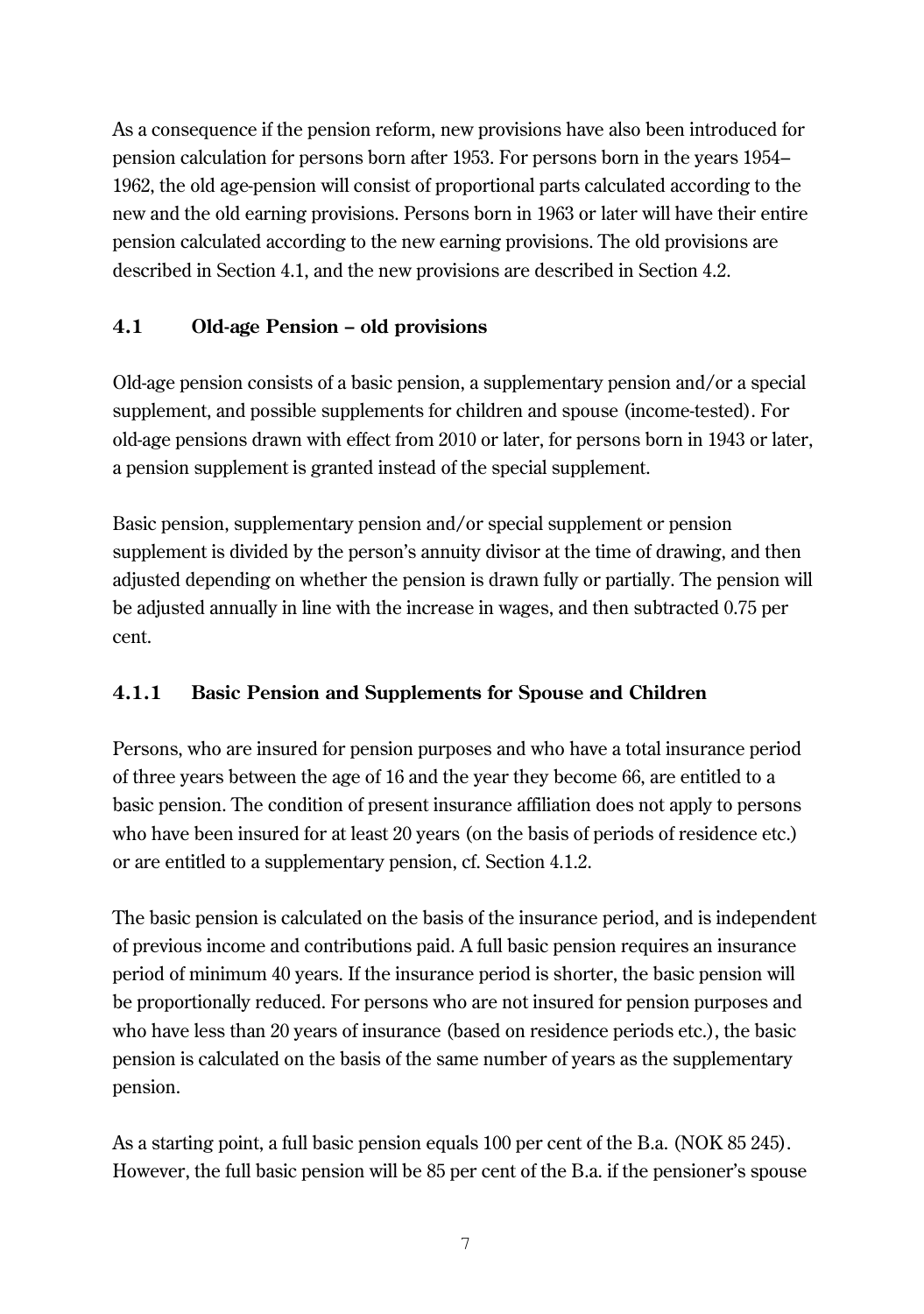(or a cohabitant whom he/she previously was married to, has or has had children together with or has been living with for at least 12 of the last 18 months) receives pension or has an annual income exceeding 2 B.a. (NOK 170 490).

The basic pension is divided by the person's annuity divisor at the time of drawing, and then adjusted depending on whether the pension is drawn fully or partially. The pension will be adjusted annually in line with the increase in wages, and then subtracted 0.75 per cent.

A pensioner, who has attained the age of 67, who is in receipt of a full old-age pension and who is supporting a spouse (or a cohabitant whom he/she was previously married to or has children together with) who is not a pensioner, may be entitled to a supplement of up to 25 per cent of the minimum pension level at the high rate.

An old-age pensioner supporting children under the age of 18, may be entitled to a supplement of up to 20 per cent of the minimum pension level at the high rate for each child.

If the pensioner's income exceeds a certain ceiling, the supplement for supported spouse/children will be reduced by 50 per cent of the exceeding income.

If the basic pension is reduced because if insufficient insurance periods, the supplements will be similarly reduced.

# **4.1.2 Supplementary Pension**

The aim of the scheme is to maintain, to a certain degree, the accustomed standard of living upon retirement.

A person is entitled to a supplementary pension if his/her annual income exceeded the average B.a. of any year for three years after 1966. Full credit (pension points) is given for income up to 6 B.a. (NOK 511 470). Furthermore, 1/3 of income between 6 B.a. and 12 B.a. (NOK 1 022 940) is credited as pensionable income. (Before 1992 income up to 8 B.a. was credited at full rate and income between 8 B.a. and 12 B.a. at 1/3.) Income exceeding 12 B.a. is disregarded.

The amount of the supplementary pension depends on the number of pension earning years and the annual pension points. A full supplementary pension requires as a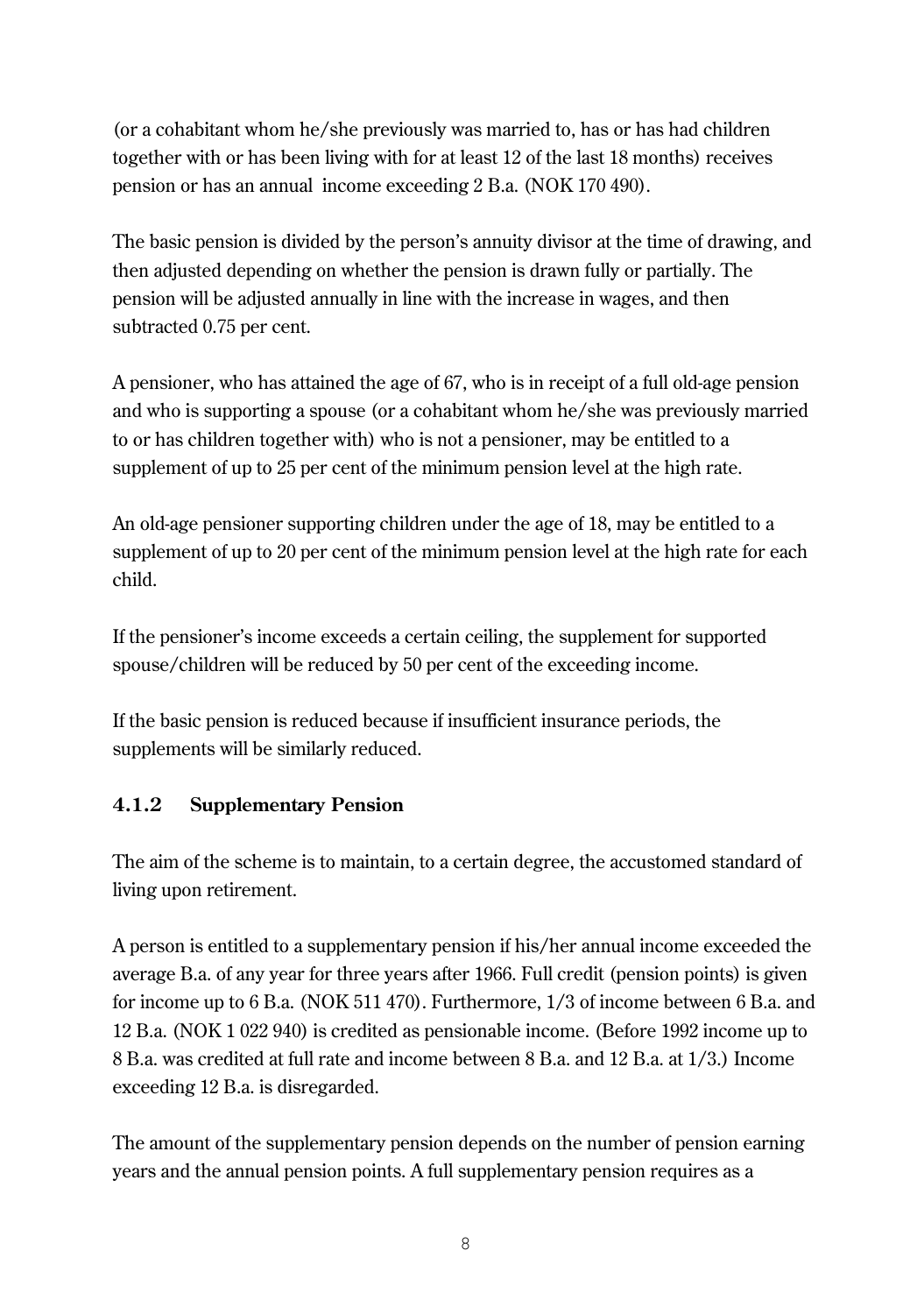general rule 40 pension-earning years. In the case of less than 40 pension-earning years, the pension is reduced proportionally.

Pension points are computed for each calendar year by dividing the pensionable income up to 6 B.a. (before 1992 8 B.a.) minus one B.a., with the B.a. Income between 6 B.a. (before 1992 8 B.a.) and 12 B.a. is divided by 3 B.a.

Example: If the pensionable income was six times the average B.a. in 2013:

 $(6 \times NOK 84 204) - NOK 84 204 = 5$  pension points NOK 84 204

The maximal pension point, which can be credited for any one year, is 7. However, from 1971 to 1991, the maximal pension point was 8.33.

A full annual basic supplementary pension is 42 per cent (supplementary pension percentage) of the amount which appears when the current B.a. is multiplied by the average pension point figure for the person's twenty best income years (final pension point). If the person concerned has earned pension points for less than twenty years, the average of all pension point figures credited is used. For years prior to 1992 the supplementary pension percentage is 45. The supplementary pension is then divided by the pensioner's annuity divisor at the time of drawing, and then adjusted depending on whether the pension is drawn fully or partially. The pension will be adjusted annually in line with the increase in wages, and then subtracted 0.75 per cent.

Persons who are taking care of children under 7 years of age and of disabled, sick and elderly persons at home are credited a pension point figure in the supplementary pension scheme up to 3.00 (for the years 1992–2009), or up to 3.50 (for 2010 and later years). This corresponds to pension entitlements based on an income from work of NOK 340 980 and NOK 383 603, respectively.

Surviving spouse etc. (cf. Section 5.1) will at age 67 transfer to old age pension, and receive his/her personally acquired supplementary pension, or 55 per cent of the aggregated supplementary pension of both the survivor and the deceased, if this is more favourable.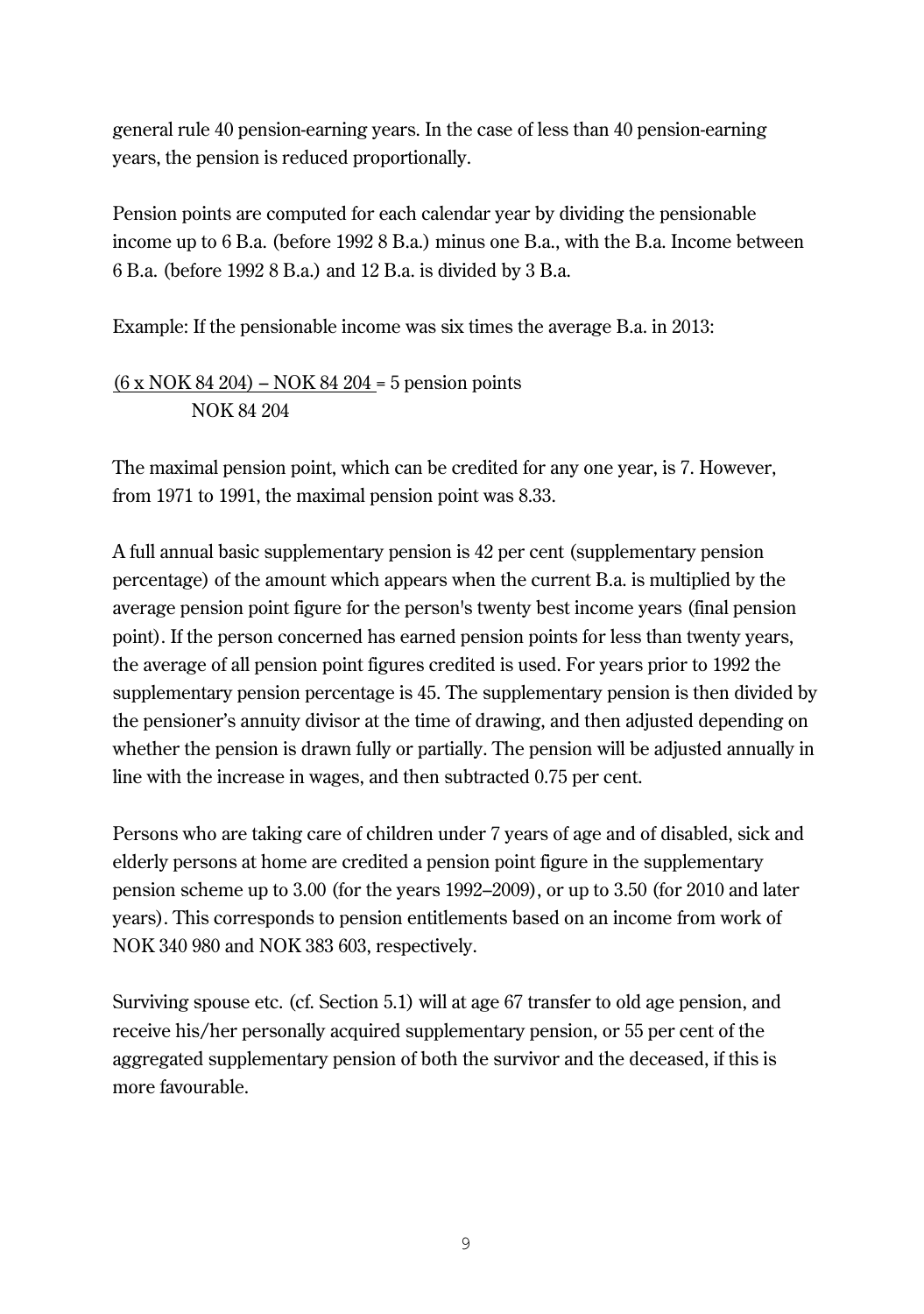# **4.1.3 Special Supplement**

Pensioners born before 1943 who have no, or only a small, supplementary pension, are entitled to a special supplement from the National Insurance Scheme. To old-age pensions granted with effect from 2011 or later, for persons born in or after 1943, a pension supplement is granted instead of the supplementary pension, cf. Section 4.1.4.

A full special supplement is payable if the insurance period is at least 40 years. The special supplement is reduced proportionally in the case of a shorter period. A supplementary pension is deducted from the special supplement.

# **4.1.4 Pension Supplement**

To old-age pensions granted after 2010 for persons born in or after 1943, who have no, or only a small, supplementary pension, a pension supplement is granted instead of the supplementary pension.

The pension supplement equals the difference between the minimum pension level and the pension basis (basic pension and supplementary pension).

The minimum pension level is determined with several rates, depending on marital status and the income of the spouse/cohabitant. A person, who has at least 40 years of insurance, is entitled to an unreduced minimum pension level at the age of 67. The pension supplement is reduced proportionally in the case of a shorter period.

# **4.2 Old-age Pension – new provisions**

According to the new provisions, old-age pension consists of an income-based pension, calculated on the basis of previous income, cf. Section 4.2.1. A guaranteed pension will be granted to persons who have earned no, or only a small, income-based pension, cf. Section 4.2.2.

# **4.2.1 Income-based Pension**

All pensionable income earned between the ages of 13 and 75 counts towards the pension.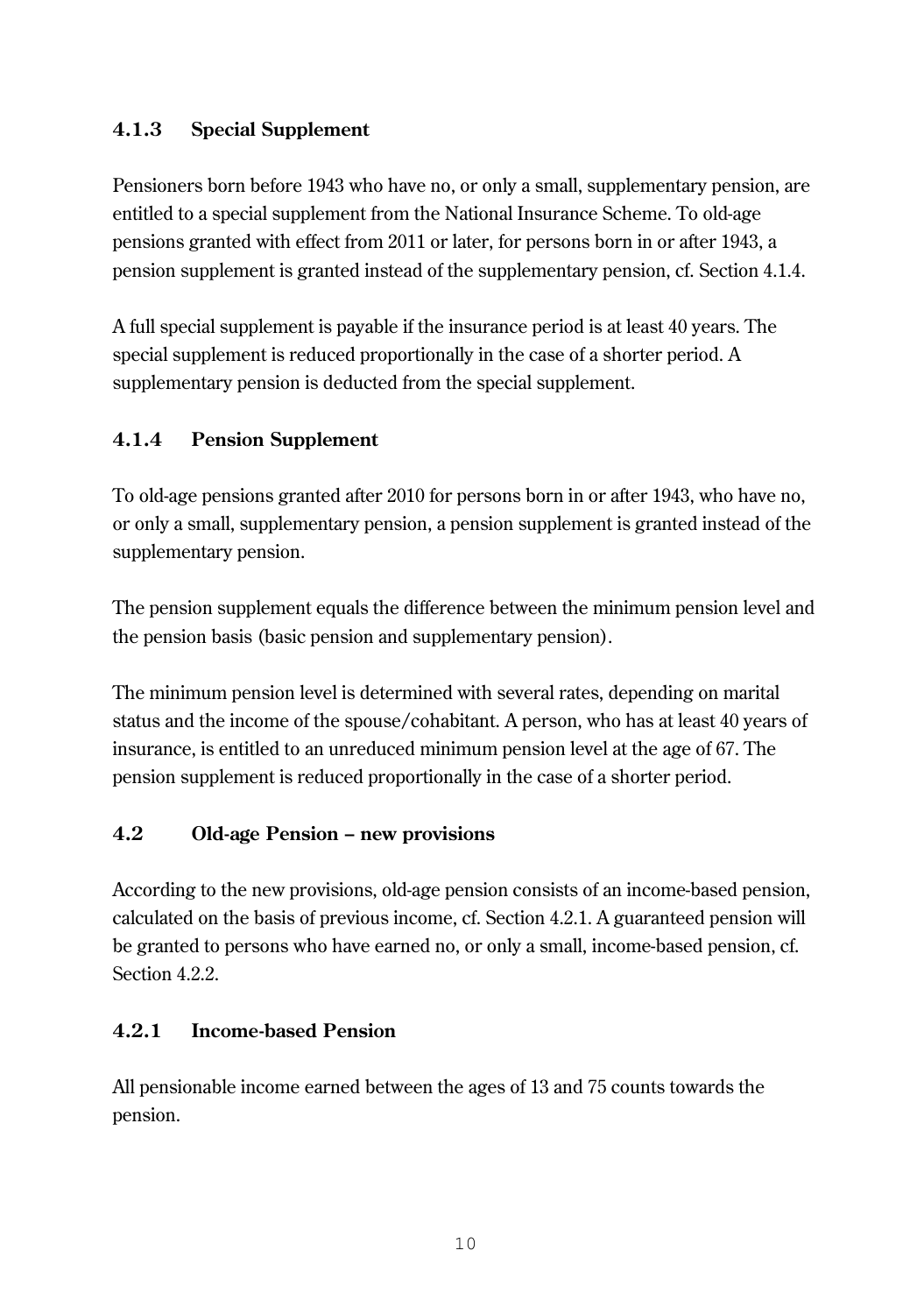For each year of pension earning, a pension capital is accumulated. The annual pension earning equals 18.1 per cent of pensionable income. All income up to a ceiling of 7.1 B.a. (NOK 605 240) is included.

The income-based pension is determined on the basis of the pension capital at the time of drawing. The pension capital is then converted to an annual pension by dividing it by the pensioner's annuity divisor. The annuity divisor reflects the remaining life expectancy at the time of drawing.

# **4.2.2 Guaranteed Pension**

Persons, who are insured for pension purposes and who have a total insurance period of three years between the age of 16 and the year they become 66, are entitled to a guaranteed pension. The condition of present insurance affiliation does not apply to persons who have been insured for at least 20 years (on the basis of periods of residence etc.).

The guaranteed pension is granted at two different rates, depending on marital status and the income of the spouse/cohabitant. The guaranteed pension in determined on the basis of the insurance period, and is independent from both previous income and paid contributions. A person, who has at least 40 years of insurance, is entitled to an unreduced guaranteed pension. The guaranteed pension is reduced proportionally in the case of a shorter period.

The guaranteed pension is reduced by 80 per cent of the income-based pension.

# **5. SURVIVORS' BENEFITS**

# **5.1 Benefits to Surviving Spouse**

A surviving spouse (or cohabitant who previously has been married to or has children with the deceased) under 67, who has not started drawing old-age pension and who is not entitled to a disability pension, is entitled to pension benefits if he/she is insured with entitlement to pension benefits and the deceased was insured and able to work for at least three years immediately prior to death. The surviving spouse is also entitled to benefits if the deceased had been drawing a pension for a period of at least three years prior to his/her death. If the deceased had earned a supplementary pension, the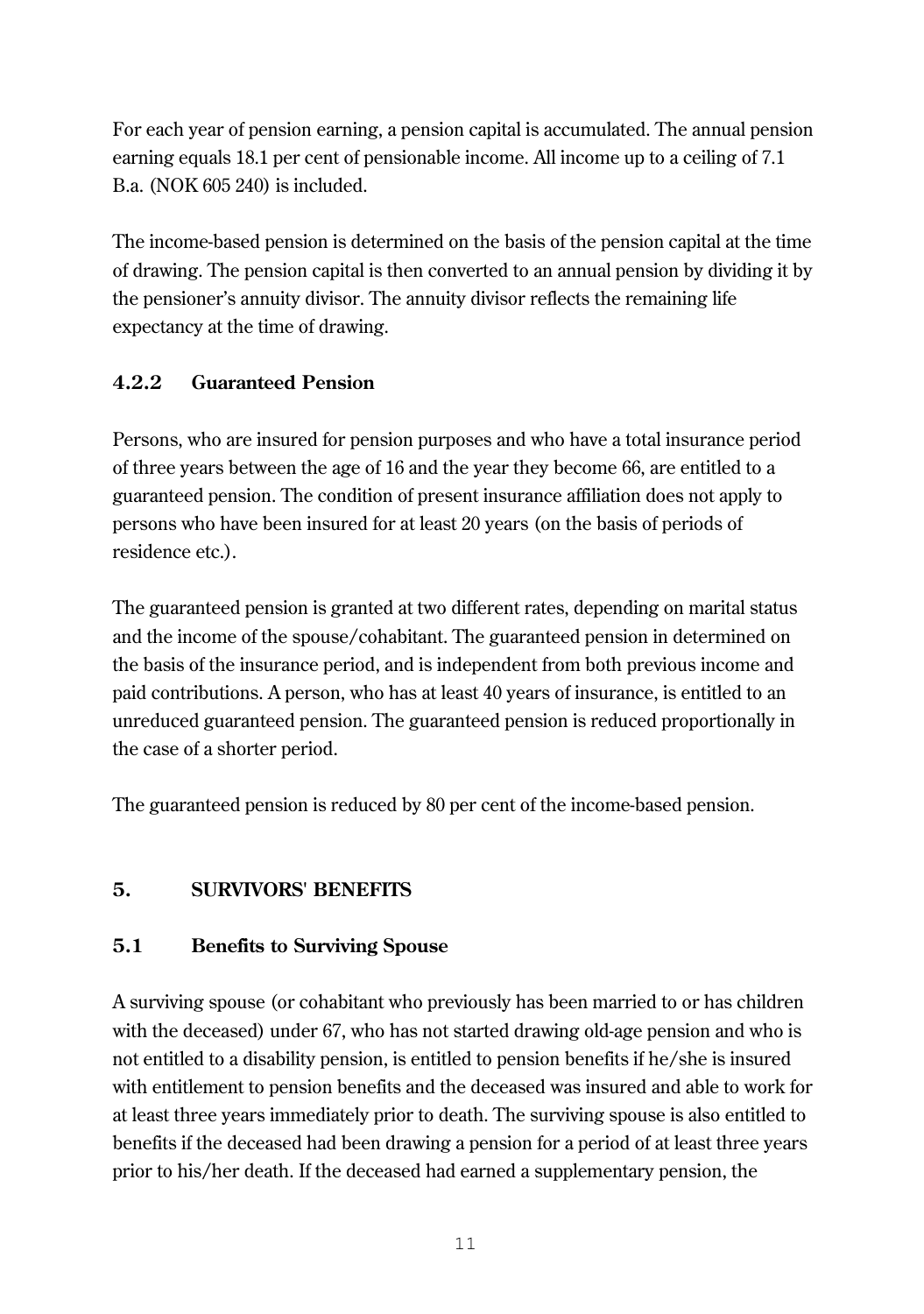surviving spouse is not required to be insured. In these cases, a corresponding basic pension is also granted. Furthermore, the condition that the survivor shall be insured for the granting of a basic pension is waived if either the survivor or the deceased has been a resident in the Realm for at least 20 years.

Survivors' pension is granted to a surviving spouse etc. if the marriage lasted for five years or the survivor has or previously had children with the deceased or is taking care of the children of the deceased and the aggregated duration of the marriage and the period of care after the death is at least five years.

A divorced spouse etc. who has not remarried at the time of the death of the former spouse, is entitled to benefits according to the same rules provided that the death occurs within five years after the divorce, and the marriage has lasted for at least 25 years, or 15 years if there were children in the marriage. The five-year requirement does not apply if the divorced survivor at the time of the death was receiving maintenance payments from the deceased. The benefits terminate if the beneficiary re-marries.

A full survivors' pension consists of a basic pension equal to the B.a., and 55 per cent of the supplementary pension which the deceased received, or would have been entitled to, as totally disabled. If the deceased was 67 years or older, earning up to the time of death is included, but not longer than the 75th year for persons born in or after 1943, or longer than the 69<sup>th</sup> year for persons born i 1942 or before.

If the deceased, due to the length of the insurance period, would have got or had a reduced basic pension, the survivor's basic pension is reduced proportionally.

Special supplement is granted, cf. Section 4. If the deceased had at least 40 years of insurance, the surviving spouse etc. is entitled to an unreduced special supplement, of 1 B.a. The special supplement is reduced proportionally in the case of a shorter period. The amount of any supplementary pension is deducted from the special supplement.

The survivors' pension is subject to an income test. If the surviving spouse etc. in fact has, or may be expected to get, an annual income exceeding 50 per cent of the B.a., the pension will be equal to the difference between a full pension and 40 per cent of the exceeding income. A surviving spouse etc. under the age of 55 is expected to have an annual earned income of 2 B.a. (NOK 170 490). For a survivor without earned income, the pension will be reduced by NOK 51 147, unless the person concerned have a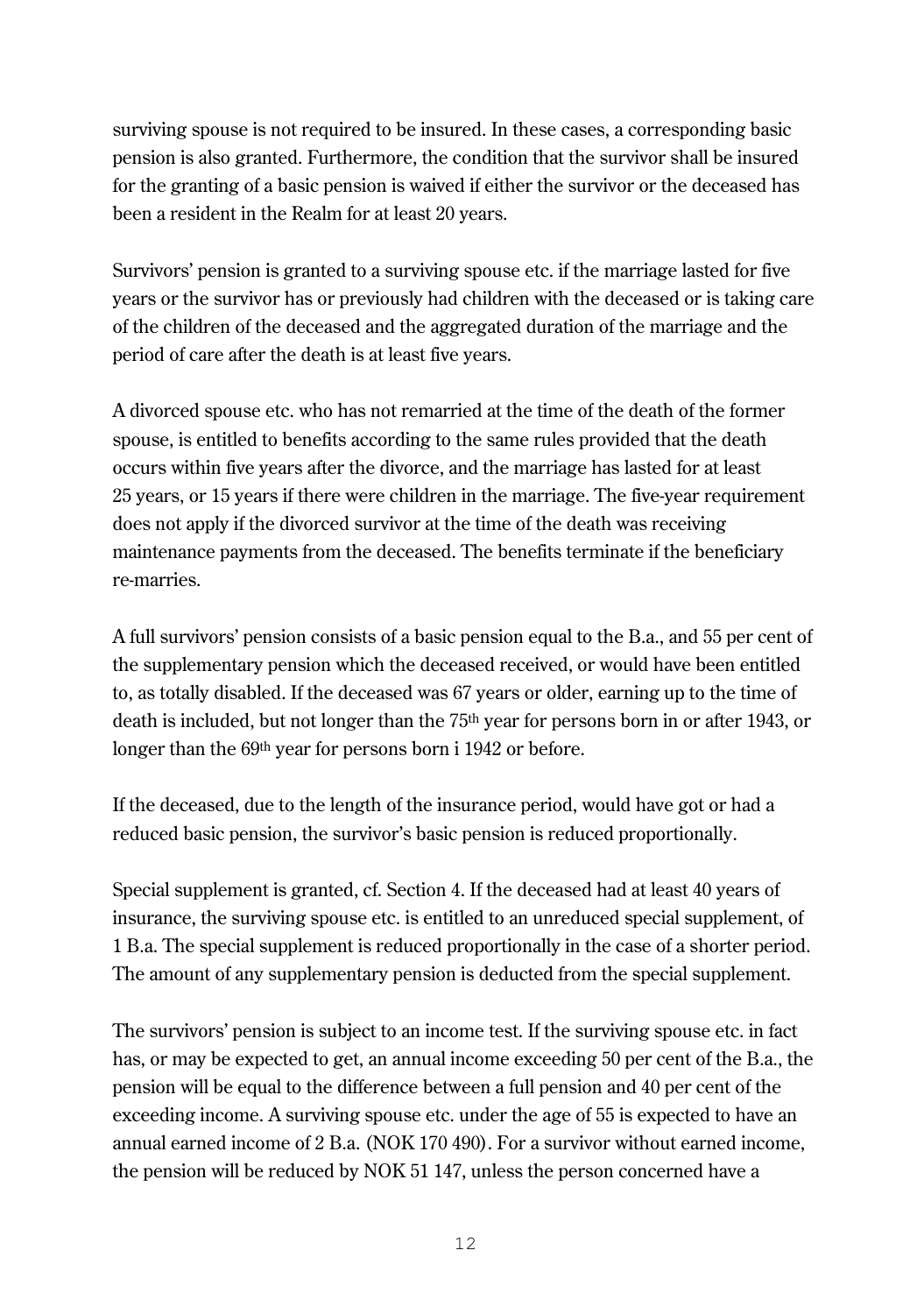reasonable cause for not having any income. Survivors who are not employed at the time of death, are allowed a reasonable transitional period.

A transitional benefit may be granted to a surviving spouse etc. who is not entitled to a survivors' pension. The transitional benefit is determined according to the same rules as a survivors' pension.

An education benefit is granted to a surviving spouse etc. who needs education or vocational training to be able to maintain him-/herself.

Child care benefit is granted to a surviving spouse etc. who, due to education or work, must leave the necessary care of the children to someone else. The benefit equals 64 per cent of the expenses for child care, but is limited to NOK 45 345 for the first child, NOK 59 169 for two children and NOK 67 043 for three or more children. If the surviving spouse etc. has income exceeding 6 B.a. (NOK 511 470), he/she receives no child care benefit.

When a surviving spouse etc. must move to find work, grants are made to cover removal expenses.

Education benefit, child care benefit and grants to cover removal expenses may be granted even if the deceased did not fulfil the requirement of three years of insurance immediately prior to the contingency, provided that the survivor is insured with entitlement to pension benefits. These benefits are only paid as long as the survivor continues to be insured in this respect.

# **5.2 Children's Pension**

Children under 18, insured with entitlement to pension benefits, are entitled to a children's pension if one or both parents are deceased. It is a condition that the deceased was insured with entitlement to pension benefits for three years immediately prior to the death. The surviving child is also entitled to benefits if the deceased had been drawing a pension for a period of at least three years immediately prior to his/her death. Children undergoing education receive the pension up to twenty years of age if both parents are deceased.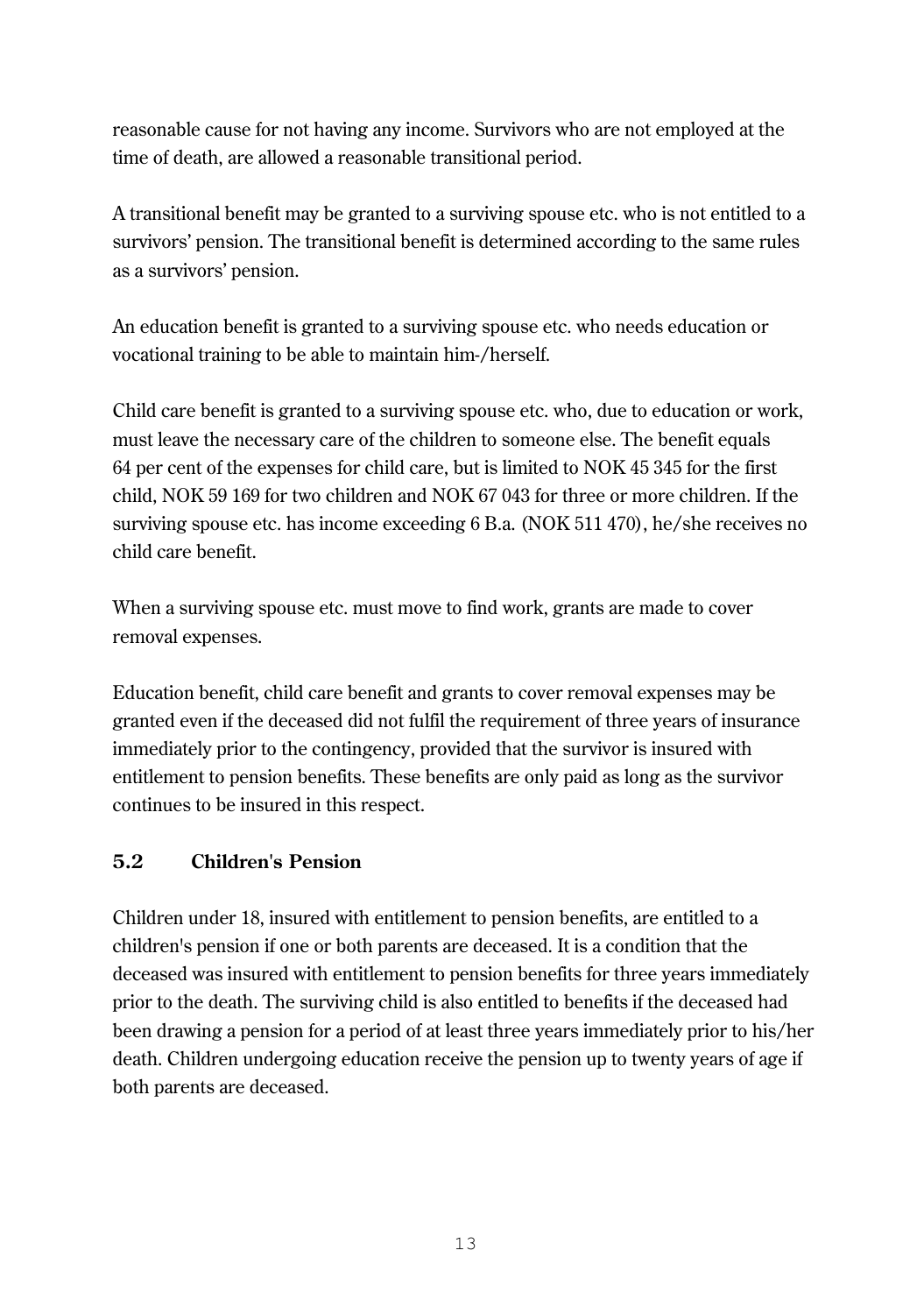If one parent is dead, the full annual children's pension for the first child equals 40 per cent of the B.a. (NOK 34 098), and to each subsequent child 25 per cent of the B.a. (NOK 21 311).

If both parents are dead, the first child receives a children's pension equal to the survivors' pension which would have been paid to the parent who was entitled to the highest pension. The full children's pension for the second child equals 40 per cent of the B.a., and 25 per cent of the B.a. for each subsequent child.

When there are two or more children, the pensions are added together and divided equally among the children.

Children's pension assessed as a percentage of the B.a. is granted at reduced rate in accordance with the reduction a possible basic pension to a surviving spouse is subjected to due to uncompleted insurance periods (ref. 5.1).

# **6. DISABILITY BENEFITS**

Disability benefits comprise disability pension, basic benefit and attendance benefit.

# **6.1 Disability pension**

An insured person between 18 and 67, whose working capacity is permanently reduced by at least 50 per cent due to illness, injury or defect, is entitled to a disability pension if he/she has been insured with entitlement to pension benefits for at least three years up to the contingency.

The pension is payable as long as the pensioner remains insured. This requirement does not apply if the pensioner is entitled to a supplementary pension, in which case a basic pension, corresponding to the number of years pension points are credited for, is also granted. Furthermore, the condition of being insured concerning the payment of basic pension is waived if the person has been a resident in the Realm for at least 20 years.

The disability pension consists of a basic pension and a supplementary pension and/or special supplement.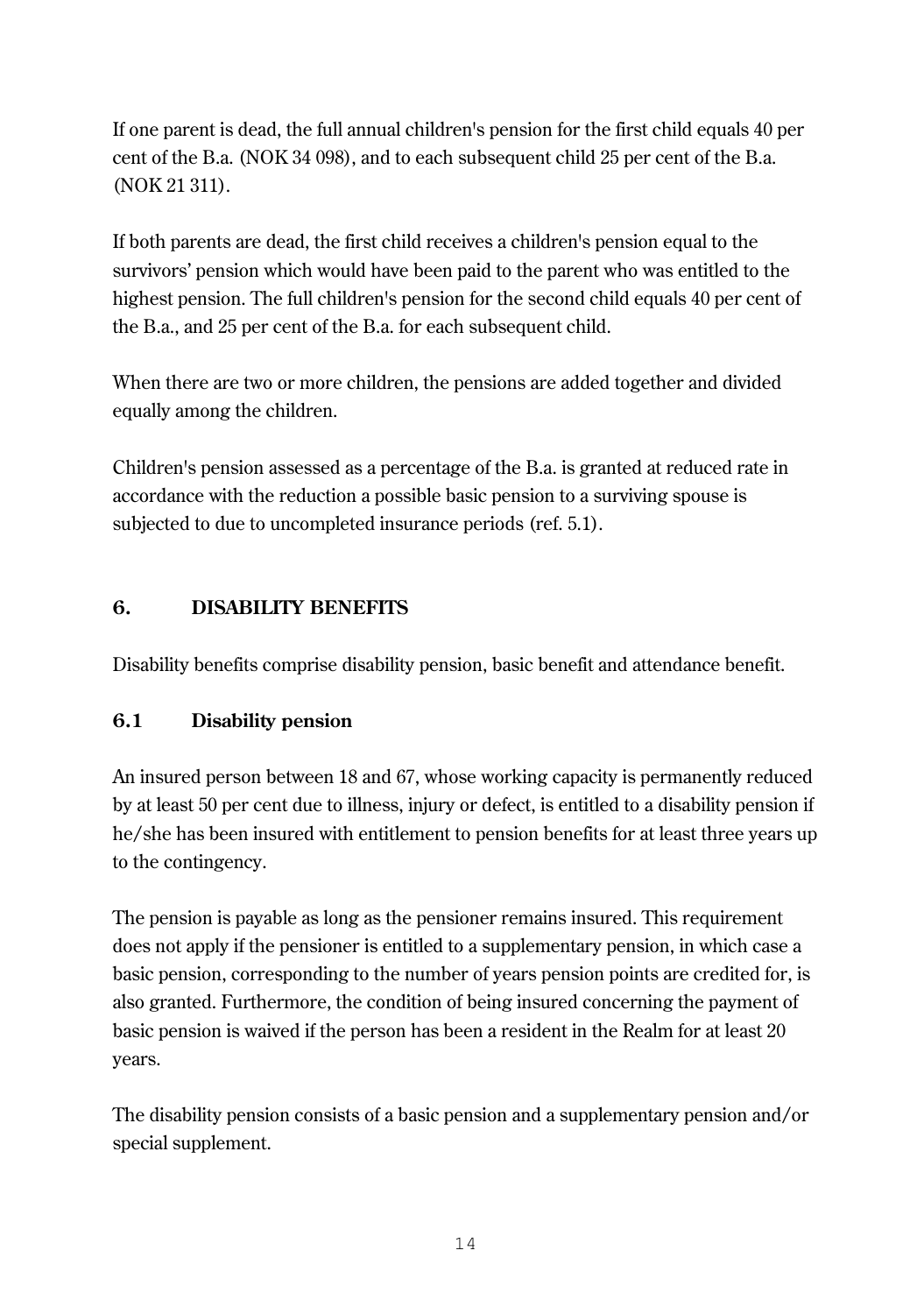Future insurance periods and future pension points up to and including the year in which the person attains the age of 66 are taken into account. Limitations apply in the pensioner has had periods of some length abroad. Future pension points are assessed on the basis of income before the disability occurred. Basic pension and supplementary pension are calculated as for old age pension (old provisions, cf. Section 4.1).

Insured persons born disabled or having become disabled before reaching the age of 26, are credited future pension points by a minimum of 3.5 (corresponding to an earned income of 4.5 B.a.). However, the requirements of sickness and documentation are stricter than the requirements used for the general determination of disability.

In the case of partial disability, the pension is reduced proportionally.

A supplement of up to 50 per cent of the pensioner's basic pension is on certain conditions granted for a supported spouse. A supplement of up to 40 per cent of the B.a. is on certain conditions granted for each supported child under the age of 18. These supplements are income-tested.

# **6.2 Basic benefit and attendance benefit**

An insured person, who due to a permanent illness, injury of defect has certain necessary extra expenses or needs special attention or nursing, is entitled to basic benefit and attendance benefit.

A basic benefit is granted if the illness, injury or defect involves extra expenses above the lowest basic benefit rate. There are six basic benefit rates, which are adjusted each year by Parliament. Annual rates in 2014 are: NOK 7 836, NOK 11 976, NOK 15 708, NOK 23 136, NOK 31 356 og NOK 39 168.

An attendance benefit is granted if the disabled person needs special attention or nursing. There are four attendance benefit rates, which are adjusted by Parliament. Annual rates in 2014 are: NOK 14 052, NOK 28 104, NOK 56 208 og NOK 84 312.

The three highest rates are only granted to persons under the age of 18.

Parents providing special attention and nursing for a child which have received attendance benefit for at least three years, are entitled to attendance benefit for three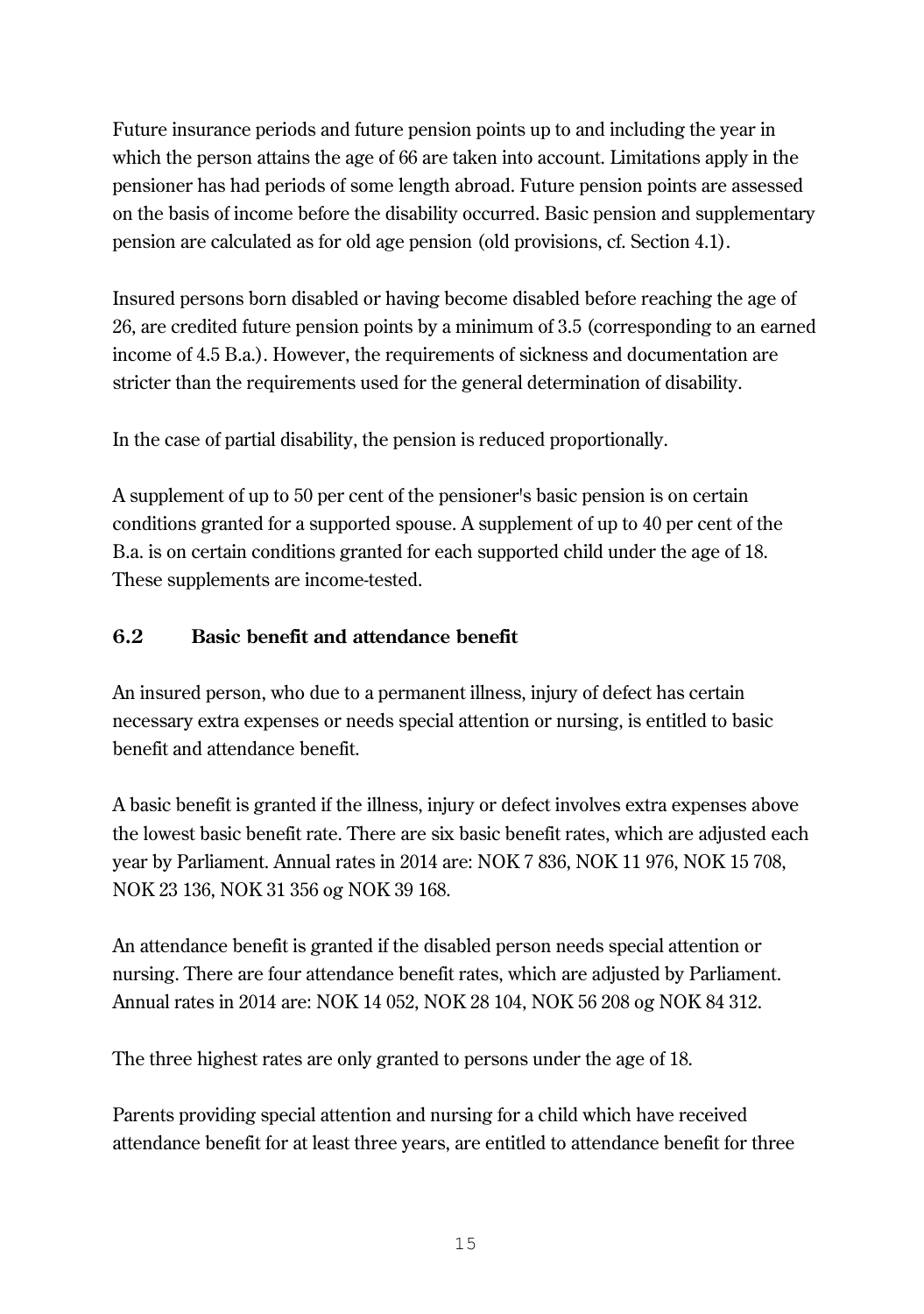months after the attention and nursing has come to an end due to the death of the child.

The basic benefit and the attendance benefit are reduced accordingly if granted in addition to a National Insurance pension that is reduced due to reduced insurance periods. The basic benefit and the attendance benefit are not reduced due to reduced insurance periods in cases where the benefit is granted independently, i.e. not as an addition to a pension.

# **7. BENEFITS FOR IMPROVING ABILITY TO WORK AND FUNCTION IN EVERYDAY LIFE (TECHNICAL AIDS ETC.)**

Insured persons may be entitled to benefits for improving the ability to work and the ability to function in everyday life if residing in Norway and having been insured for at least three years immediately prior to claiming the allowance. An insurance period of one year is sufficient, if the claimant has been physically and mentally capable of carrying out ordinary, paid work during that year.

Benefits for improving the ability to work are granted to insured persons who due to illness, injury or defect have a permanently reduction of their ability to work or if the opportunity to choose occupation or work place considerably reduced. Benefits are granted in connection with measures that are necessary and appropriate in order to obtain or keep suitable work.

An insured person whose ability to function in everyday life is considerably and permanently reduced due to illness, injury or defect, is granted benefits in connection with measures that are necessary in order to improve his or her everyday life-function or in order to able to be nursed in his or her own home.

The benefit may be given as loan of, grant to or lending of technical aids, hearing aid, delineator for tailoring, seeing eye dog, reading and secretarial aid for blind and visually impaired persons, interpreter for hearing impaired persons, interpreter and escort assistance for deaf-blind persons, motor vehicle or other means of transport, orthopaedic aids, breast prosthesis, prosthesis for facial defects, eye prosthesis, wigs etc.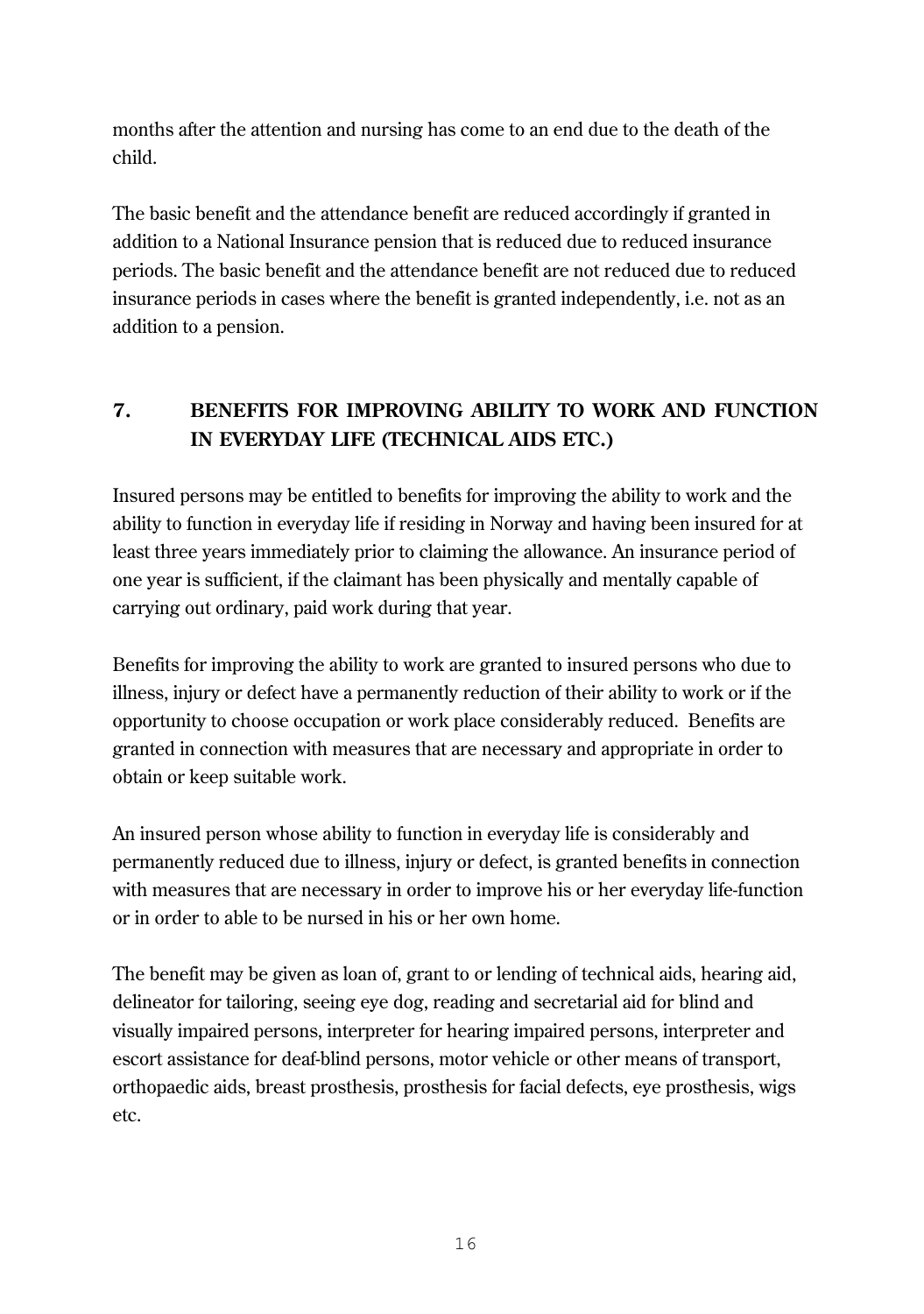#### **8. WORK ASSESSMENT ALLOWANCE**

Insured persons may be entitled to Work Assessment Allowance if residing in Norway and having been insured for at least three years immediately prior to claiming the allowance. An insurance period of one year is sufficient, if the claimant has been physically and mentally capable of carrying out ordinary, paid work during that year.

Work Assessment Allowance is granted to insured persons between the ages of 18 and 67 whose working capacity is reduced by at least 50 per cent due to illness, injury or defect. Work Assessment Allowance shall cover living expenses and is normally granted when the person in question is undergoing active treatment or vocational measures, or when the person in question has tried such measures and is still considered to have a certain possibility of becoming employed, and is being followed up by the Norwegian Labour and Welfare Service in order to be enabled to acquire of keep suitable employment. Work Assessment Allowance is calculated on the basis of the pensionable income of the year before the working capacity was reduced by at least 50 per cent. The Work Assessment Allowance shall, however, be calculated on the basis of the average pensionable income of the last three calendar years prior to the contingency, if this results in a higher basis. The maximal benefit basis is 6 B.a (NOK 511 470). The benefit rate per year is 66 per cent of the calculation basis, and is paid for five days a week. Insured persons who had low, or no, pensionable income before the working capacity was reduced by at least 50 per cent, is guaranteed a minimal yearly benefit of 2 B.a. (NOK 170 490). For persons born disabled or having become disabled before reaching the age of 26, the minimum allowance is 2.44 B.a. (NOK 207 998). In addition, a child supplement of NOK 27 is granted for each dependent child under the age of 18. The supplement is paid for five days a week.

Supplementary allowances are granted to insured persons between the ages of 18 and 67. These allowances shall fully or partially compensate for expenses which they have incurred while undergoing vocational measures.

#### **9. HEALTH CARE BENEFITS**

All insured persons are granted free accommodation and treatment, including medicines, in hospitals. This follows from the provisions of the Act on Specialist Health Care and the Act on Mental Health Care. In the case of treatment given outside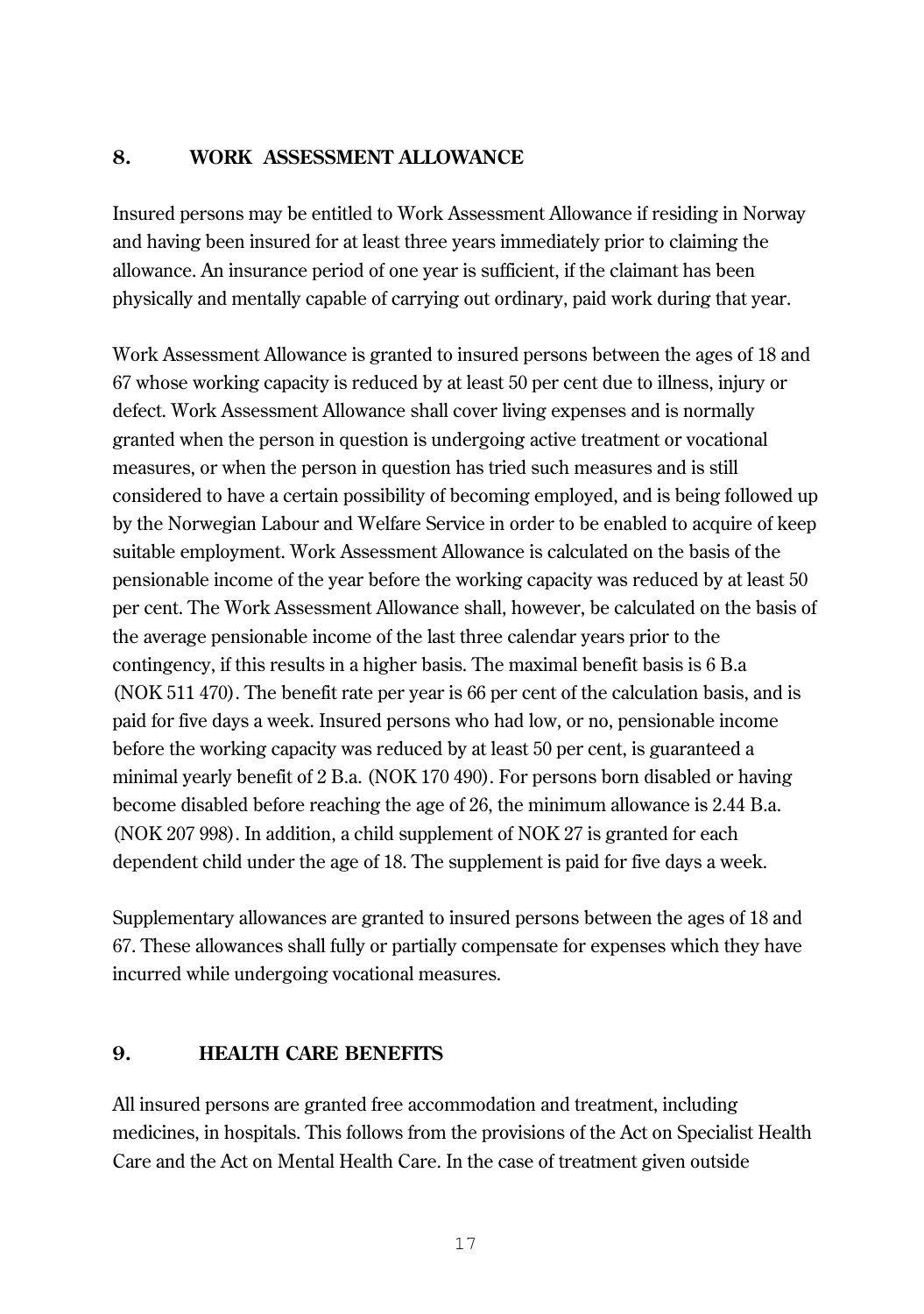hospitals, the provisions of the Health and Care Services Act and the National Insurance Act apply.

The patient has to pay a share of the cost of treatment by a general practitioner or a specialist outside hospital, for treatment by a psychologist, for prescriptions of important drugs and for transportation expenses in connection with examination or treatment. The municipality, the regional health authority and/or the National Insurance cover the main part of the expenses. As per 1 January 2014 the cost-sharing amount in connection with treatment by a general practitioner is NOK 142 for each consultation and by a specialist NOK 315, and 38 per cent of the expenses of important medicaments (maximum NOK 520 per prescription). For reiterated prescriptions a new cost-sharing amount shall be paid when a supply equal to three months' consumption has been received.

There are certain exemptions from the cost-sharing provisions for special diseases and groups of people. Children under the age of 12 are completely exempted from costsharing for health services. Children under the age of 16 are exempted from costsharing for health services covered by cost-sharing ceiling 1, cf. below. Children under the age of 18 are exempted from cost-sharing for psychotherapy and dental treatment. Necessary medical examinations during pregnancy and after confinement are free. Persons over 67 years of age, drawing full old-age pensions, are exempted from costsharing for important medicinal products, provided that the pension does not exceed the level of the minimum old-age pension. In addition, old-age pensioners, disability pensioners and persons receiving pensions from the collectively bargained AFP scheme, who receive special supplement from the National Insurance Scheme, are exempted from cost-sharing.

There is a cost-sharing ceiling for expenses related to treatment by physicians and psychologists, important drugs and transportation expenses related to examination and treatment (ceiling 1). After the ceiling has been reached, a card is issued giving entitlement to free treatment and benefits as mentioned for the rest of the calendar year. The ceiling is fixed by the Parliament for one year at a time, and for 2014 it is fixed to NOK 2 105.

Ceiling 2 includes physical therapy, some forms of dental treatment that is subject to reimbursement and accommodation fees at rehabilitation centres and treatment abroad. The ceiling is fixed by the Parliament on a yearly basis, and for 2014 it is fixed to NOK 2 670.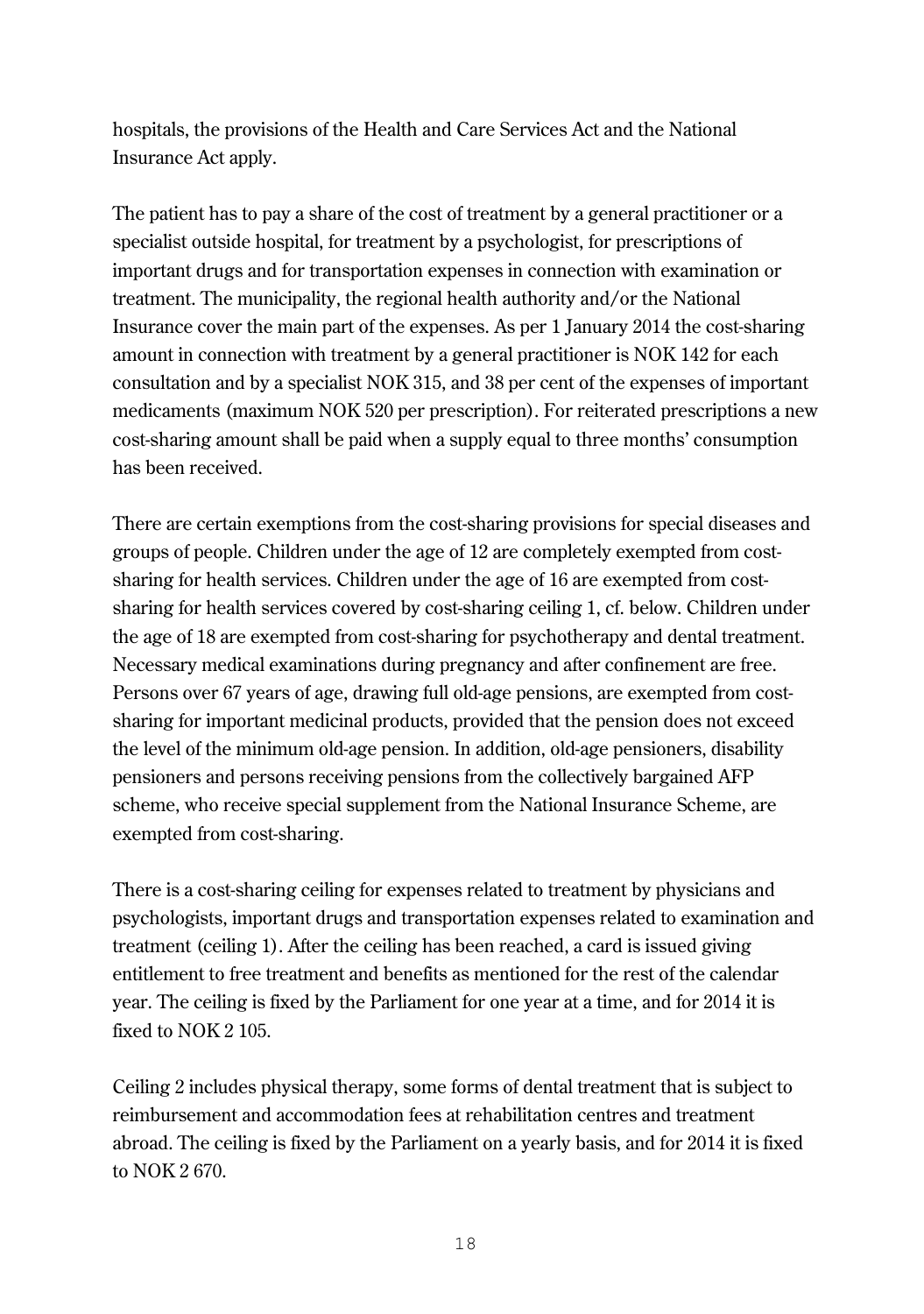# **10. DAILY CASH BENEFITS IN THE CASE OF SICKNESS AND MATERNITY ETC.**

#### **10.1 Daily Cash Benefits in the Case of Sickness**

An insured person who has an annual income of at least 0.5 B.a. (NOK 42 623) is entitled to daily cash benefits in the case of sickness if he/she is incapable of working due to sickness. It is, as a general rule, required that the occupational activity has lasted for at least 4 weeks.

Daily cash benefits for employees equal 100 per cent of pensionable income, and are paid from the first day of sickness for a period of 260 days (52 weeks). Daily cash benefits in the case of sickness are paid by the employer for the first 16 calendar days, and thereafter by the National Insurance Scheme. During the period in which daily cash benefits are paid by the employer, no minimum income level is required. Income exceeding 6 B.a. (NOK 511 470) is not taken into account.

Self-employed persons get sickness benefits corresponding to 65 per cent of pensionable income from the 17th day of sickness for a period of 248 days. By voluntarily paying a higher rate of contributions, self-employed persons may receive 65 per cent of pensionable income from the first day of sickness or 100 per cent from the seventeenth day of sickness or the first day of sickness.

Old-age pensioners have no reduction in their pension when maintaining an earned income. Daily cash benefits in the case of sickness is granted to insured persons between 62 and 67 years of age, irrespective of whether they have started to draw their pensions. Insured persons between 67 and 70 years of age are entitled to daily cash benefits in the case of sickness for up to 60 days if the earned income exceeds 2 B.a (NOK 170 490). Daily cash benefits in the case of sickness are not granted to insured persons who have attained the age of 70.

# **10.2 Daily Cash Benefits in the Case of Absence from Work**

# *Due to Care for a Sick Child etc.*

An insured employee who is absent from work due to necessary care for a sick child at home or in a health institution, is entitled to daily cash benefits up to ten days, or fifteen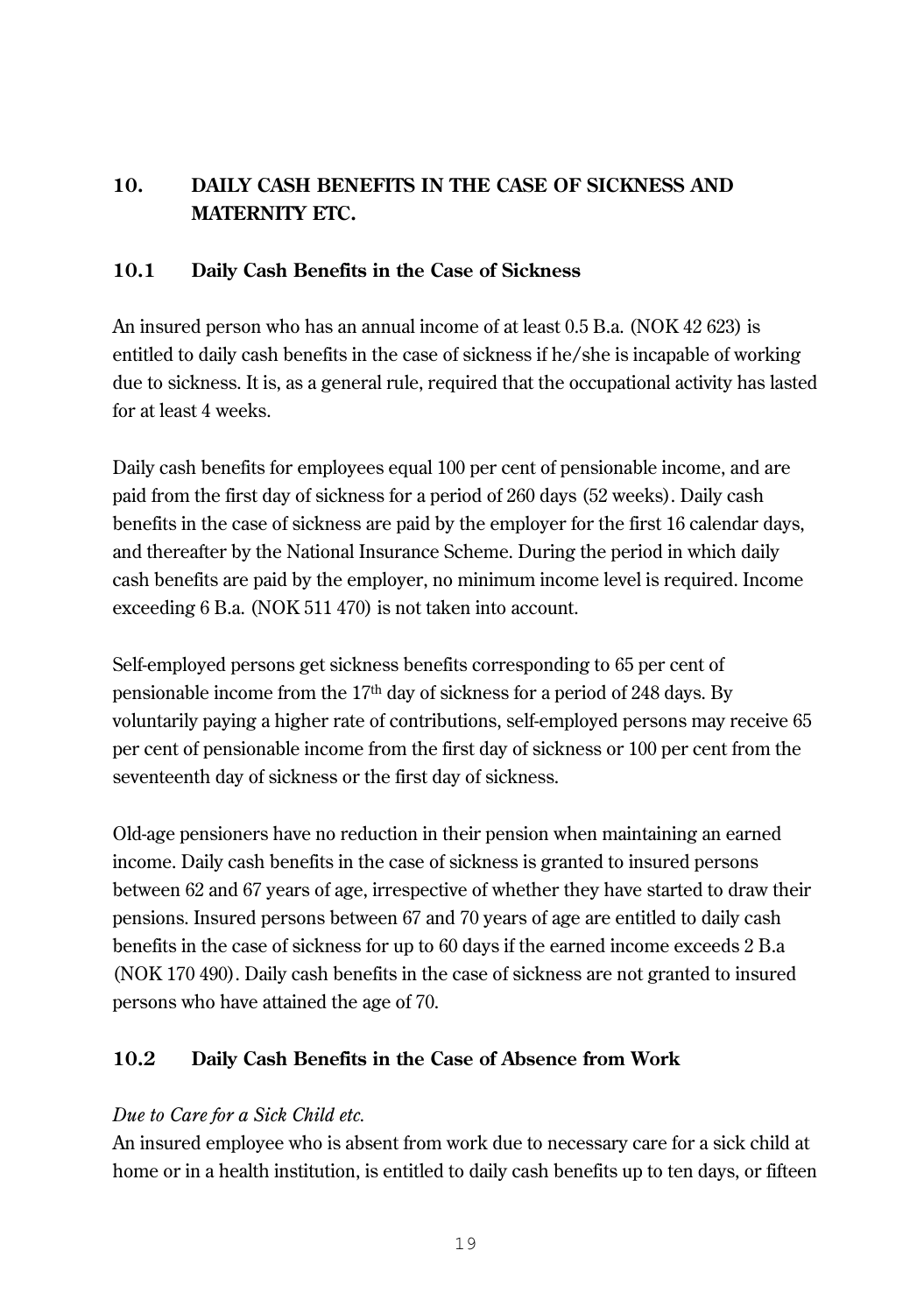days if there are more than two children, during a calendar year. Single parents are entitled to such benefits up to 20 days, or 30 days if there are more than two children, during a calendar year. Parents may receive such benefits up to and including the year of the child's 12th birthday. If the child is chronically sick or disabled, the benefits may be received up to and including the year of the child's 18th birthday.

An employee with disabled or chronically sick child/children may receive such benefits for ten extra days per disabled/sick child. The number of days is doubled for single parents.

When only one of the parents has custody of the child, the period of entitlement to benefits may, under certain conditions, be divided between them.

An insured employee is entitled to daily cash benefits during necessary care for children under 12 years of age, respectively 18 years of age, if the person having the daily child care is sick, or prevented from taking care of the child because he/she is accompanying another child to treatment or examination. An insured employee is also entitled to daily cash benefits during absence from work when the child due to sickness needs a follow-up doctor's visit etc, even if the child is not sick or in need of care that particular day.

Daily cash benefits in the case of absence from work due to care for a child are calculated as daily cash benefits for the person's own sickness and paid by the employer up to ten days during a calendar year. If the employee is entitled to receive benefits for more than ten days, the employer is obliged to pay, but will get a refund from the National Insurance Scheme.

# *Due to Care for a Hospitalised Child etc. or a Close Relative during the Terminal Phase or during Training Courses*

An insured occupationally active parent of a hospitalised child under 12 years of age is entitled to daily cash benefits from the National Insurance Scheme from the eight day of hospitalisation if the child is hospitalised due to a less serious sickness. If the child needs continuous attendance by one of the parents, benefits may be granted also after the discharge from hospital. Benefits are granted to only one of the parents at a time. Benefits are granted for disabled or chronically sick children up to 18 years of age.

An insured occupationally active parent of a hospitalised child under 18 years of age suffering from a serious or potentially fatal disease is entitled to daily cash benefits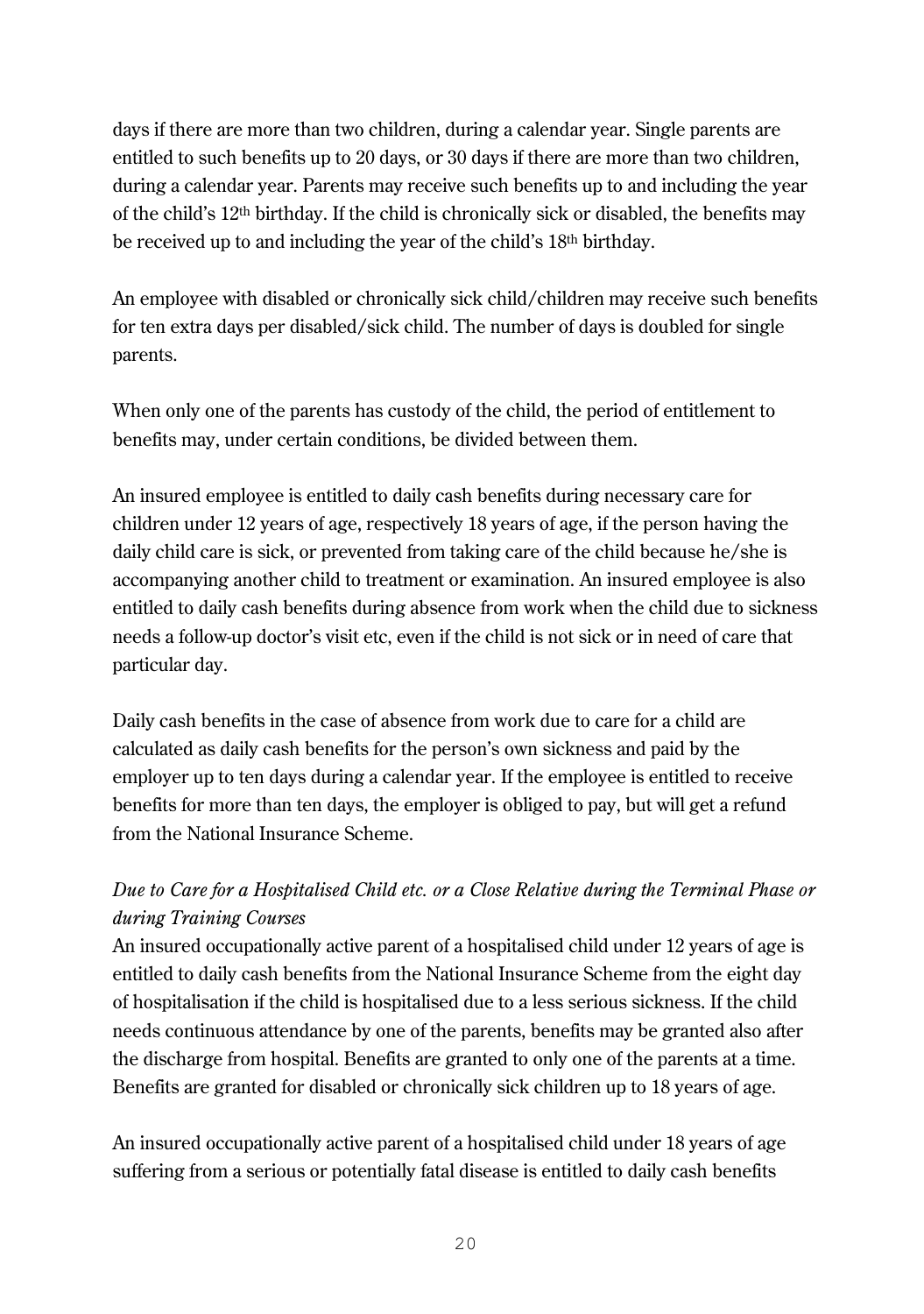from the National Insurance Scheme if he/she must stay at the hospital while the child is hospitalised or at home because the child needs continuous attendance by one or both of the parents. No upper age limit applies in the case of mentally handicapped children.

Daily cash benefits may be granted at reduced levels, down to 50 per cent, when a supervision or relief arrangement is established for the child for parts of the day or for some days a week.

A person, who has received daily cash benefits for at least three years, is entitled to daily cash benefits for up to three months after the nursing has come to an end due to the death of the child.

An insured occupationally active person taking care of close relatives or friends at home during the terminal phase is entitled to daily cash benefits from the National Insurance Scheme for a period of up to 60 days for each patient.

An insured occupationally active parent is entitled to cash benefits during approved training courses which he/she attends in order to take better care of a disabled or chronically sick child. There is no age limit on these benefits.

Daily cash benefits in the case of absence from work due to care for a hospitalised child etc. or a close relative during the terminal phase, or during training courses are always paid by the National Insurance Scheme as for the person's own sickness, but without the waiting period for self-employed persons etc.

# **10.3 Cash benefits in the Case of Maternity and Adoption**

#### *Pregnancy benefits*

An employee who, according to law, has to refrain from working for a certain period prior to confinement due to hazardous working conditions/environment, is entitled to pregnancy benefits. The right applies from the time she stops working and until three weeks prior to birth. Also self-employed persons are entitled to pregnancy benefits.

#### *Parental benefits*

Insured parents who have been in paid employment etc. for six out of ten months preceding the commencement of the period of paid leave, are entitled to parental benefits in the case of birth or adoption of a child below the age of 15.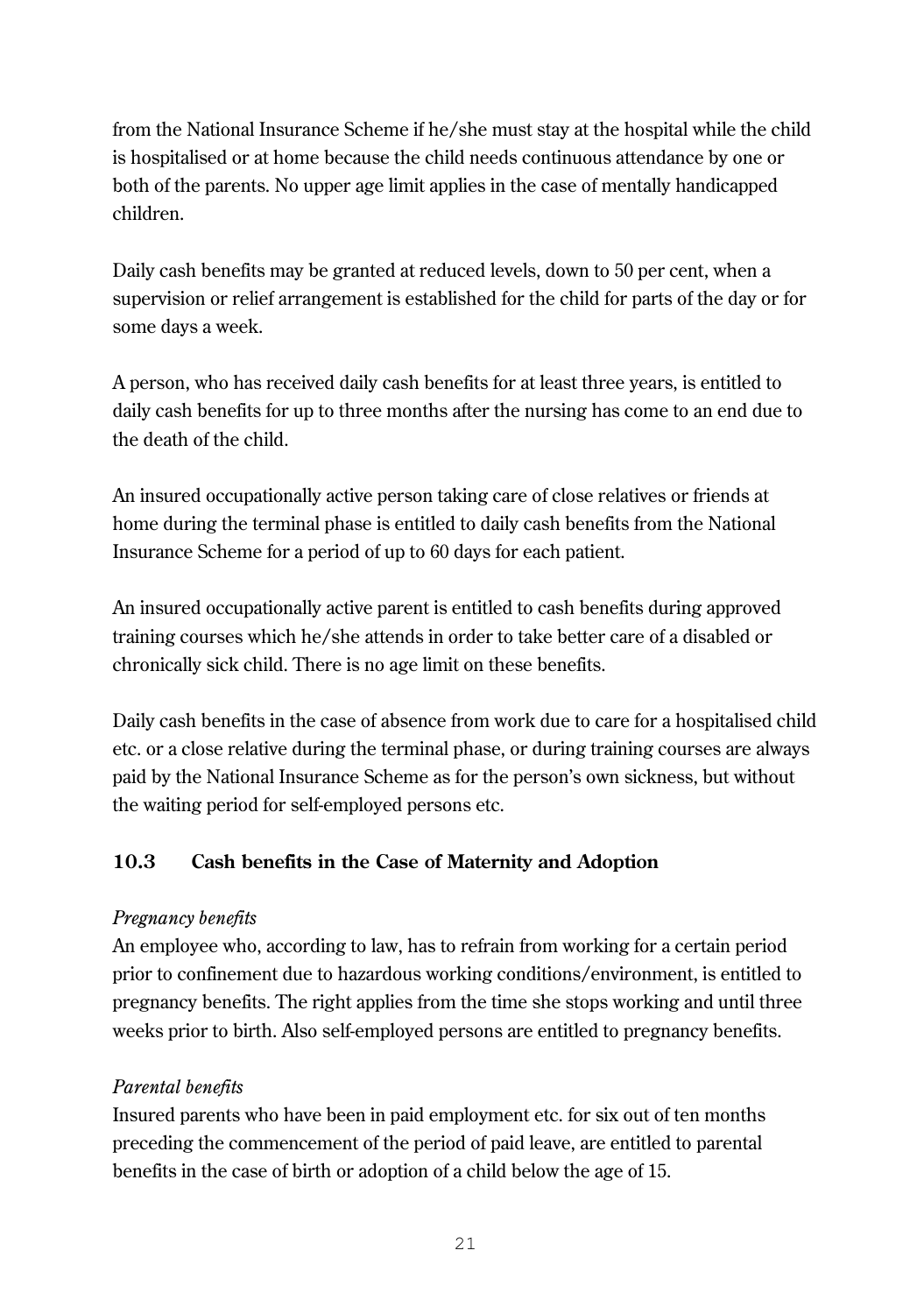Parental benefits are not payable in the case of adoption of stepchildren. However, the adoptive parent has the same entitlement as fathers in cases where the adoption takes place during the parental benefit period following the birth of the child. This entitlement applies from the time of adoption and for the remaining part of the benefit period.

The parental benefit period is 49 weeks with 100 per cent compensation or 59 weeks with 80 per cent compensation. In the case of adoption, the benefit period is 46 or 56 weeks respectively. The parental benefits are calculated in the same way as cash benefits in the case of sickness.

Three weeks immediately prior to birth and six weeks immediately after the birth are reserved for the mother. In the case of adoption, this rule does not apply. If both parents are entitled to parental benefits, 14 weeks of the benefit period are reserved for the father (the father's quota) and 14 weeks are reserved for the mother (the mother's quota, which includes the six weeks immediately after birth). The remaining part of the benefit period of 18 or 28 weeks may be shared between the parents. However, the father can only make use of the common parental benefit period if the mother goes out to work, takes a publicly approved full-time education, combines work and approved education to give a full time total, is unable to take care of the child because of injury or illness, is admitted to a health institution or takes part in either an introduction programme or a qualification programme on full time.

For children born on or after 1st July 2014, the father's and mother's quota will be 10 weeks, and the common period will be 26 or 36 weeks, depending on the chosen compensation rate.

In the case of multiple births or adoptions, the parents are entitled to parental benefits for five more weeks (seven weeks with reduced compensation) for each child more than one.

If the mother receives a disability pension, the father may receive parental benefits for a period equivalent to the father's quota even if the mother does not go out to work or to take a full-time education etc.

Parental benefits may be combined with reduced working hours. A written agreement with the employer concerning the extent and duration of the part-time work is required.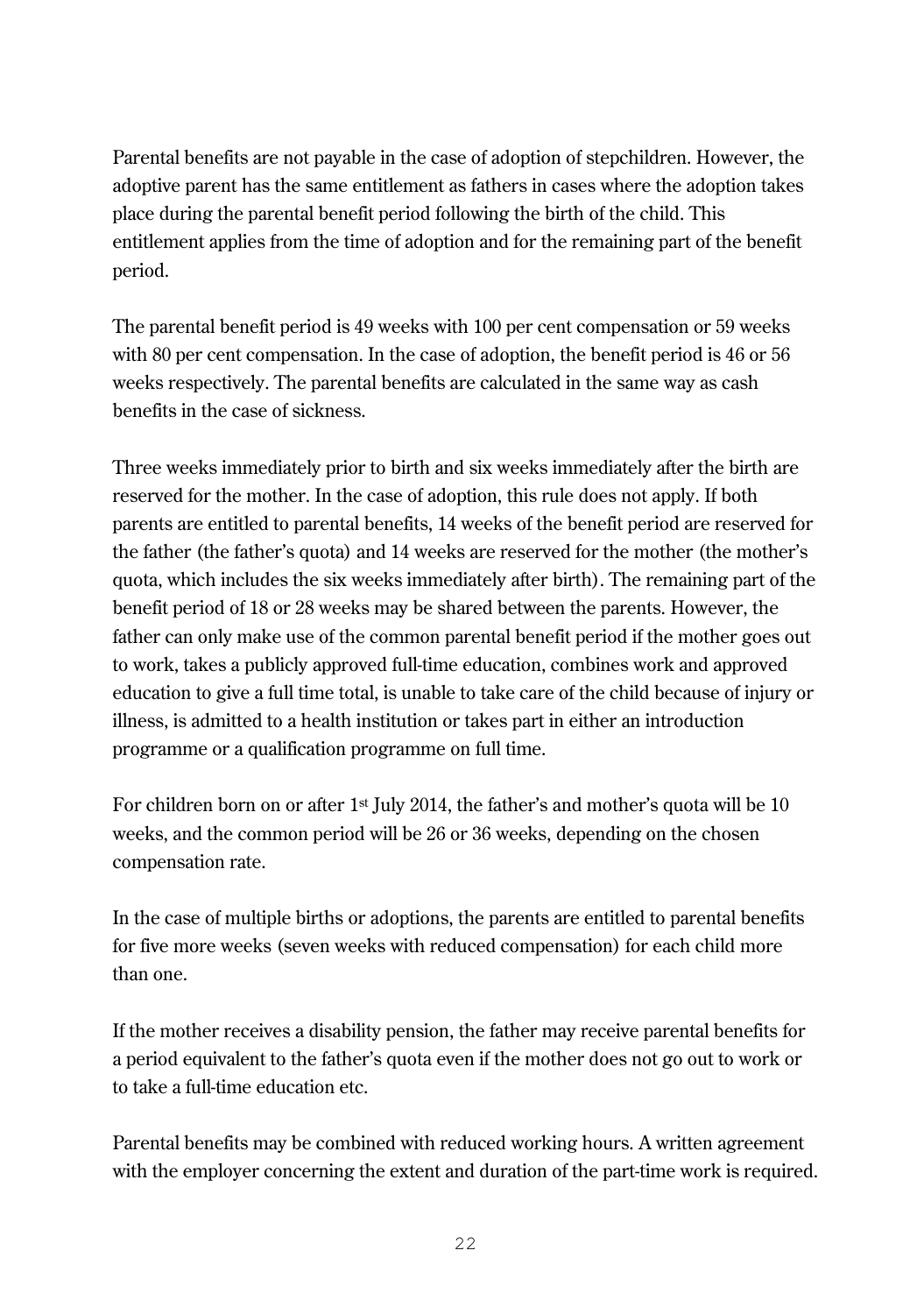The parental benefit is reduced correspondingly, but the benefit period is extended. Both the mother and the father can make use of this possibility. Only the three weeks prior to and the six weeks after the delivery which are reserved for the mother are excluded.

The parental benefit period may be postponed if the parent works full-time. A written agreement with the employer must be presented before the start of the postponement.

The parental benefit must be used within three years of the birth or adoption.

# *Lump sum maternity and adoption grants*

Women who do not qualify for parental benefit, are entitled to receive a lump sum grant of NOK 38 750 in case of birth or adoption. Fathers who adopt alone or who, under certain circumstances, take over the care for the child, may also be entitled to this grant.

# *Grants for parents adopting children from abroad*

Parents who adopt children from abroad receive a lump sum grant of NOK 46 920.

# **11. UNEMPLOYMENT BENEFITS**

Unemployment benefit partially compensates for loss of income due to unemp1oyment. Working hours must have been reduced by at least 50 per cent compared to previous working hours.

In order to qualify for unemployment benefit, the member must be a genuine jobseeker, i.e. capab1e of work and registered as an applicant with the Labour and Welfare service. He or she must also, at short notice and in any part of Norway, be availab1e for any type of part- or full-time work or labour market measure that he or she is physically and mentally capable of doing. The person concerned may be entit1ed to unemployment benefit even if he or she does not fully meet the availability requirement due to circumstances such as age, health or work of caring nature. If a person is considered to be unemployed by his or her own choice, i.e. if he or she has given notice voluntarily, refused to take a suitable job, refused to participate in labour market measures, a prolonged waiting period may be imposed, or benefits may temporarily be suspended.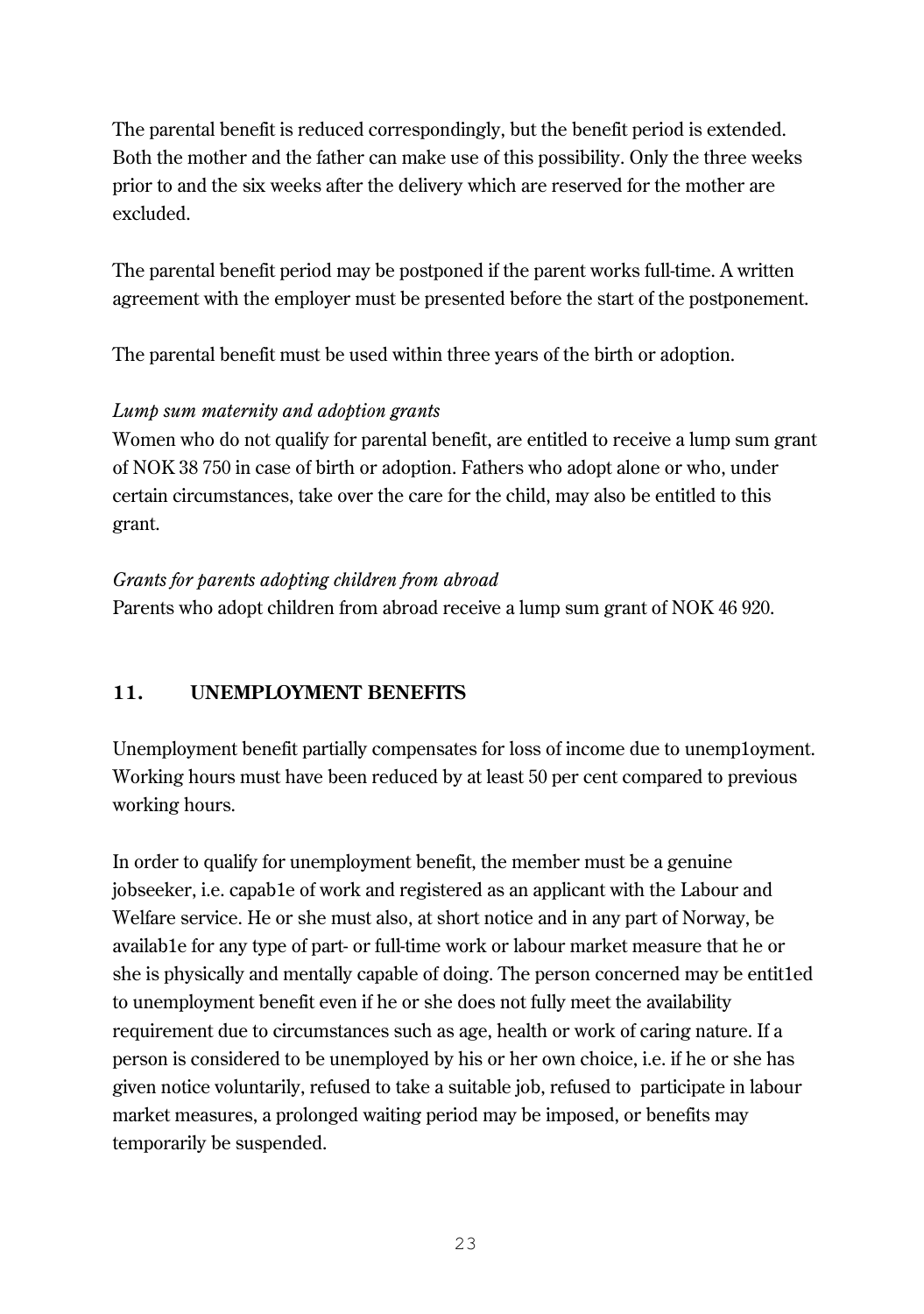Previously earned income is a condition for entitlement to unemployment benefit. The person concerned must have had an income from work of at least 1.5 B.a. (NOK 127 868) the preceding calendar year or an income from work of at least 3 B.a. (NOK 255 735) during the three preceding calendar years. Daily Cash Benefits in the Case of Sickness granted for maternity related illnesses, pregnancy benefits and parental benefits are considered as equal to income from work in this respect.

Unemployment benefit may be paid when the member has been unemployed and has been registered with the Labour and Welfare Service as a genuine jobseeker for at least three of the last fifteen days.

The calculation of unemployment benefit is based on income from work and income from daily cash benefits during unemployment, sickness, maternity and adoption. The calcu1ation basis is the highest of the income of the preceding calendar year or the average over the three preceding calendar years. The maximal benefit basis is 6 B.a. (NOK 511 470). The benefit rate per day is 0.24 per cent of the calculation basis and is paid five days a week. This will normally give an annual compensation of 62.4 per cent of the calculation basis. A supplement of NOK 17 per day is granted for each dependent child under the age of 18.

Persons who have received unemployment benefit for more than eight weeks in the preceding year are given a holiday supplement of 9.5 per cent of unemployment benefits received in the preceding year.

The benefit period varies depending on earlier income from work. Income from work amounting to at least 2 B.a. (NOK 170 490) gives a benefit period of 104 weeks (2 years). Income amounting to less than 2 B.a. gives a benefit period of 52 weeks (1 year). When the initial benefit period has expired, a subsequent benefit period may immediately be granted provided that the requirements concerning previous income are met again.

# **12. BENEFITS IN THE CASE OF OCCUPATIONAL INJURY**

Employees and certain other groups, e.g. military personnel and pupils/students are obligatorily covered for occupational injury under the National Insurance Scheme. Selfemployed persons and freelancers may take out voluntary insurance.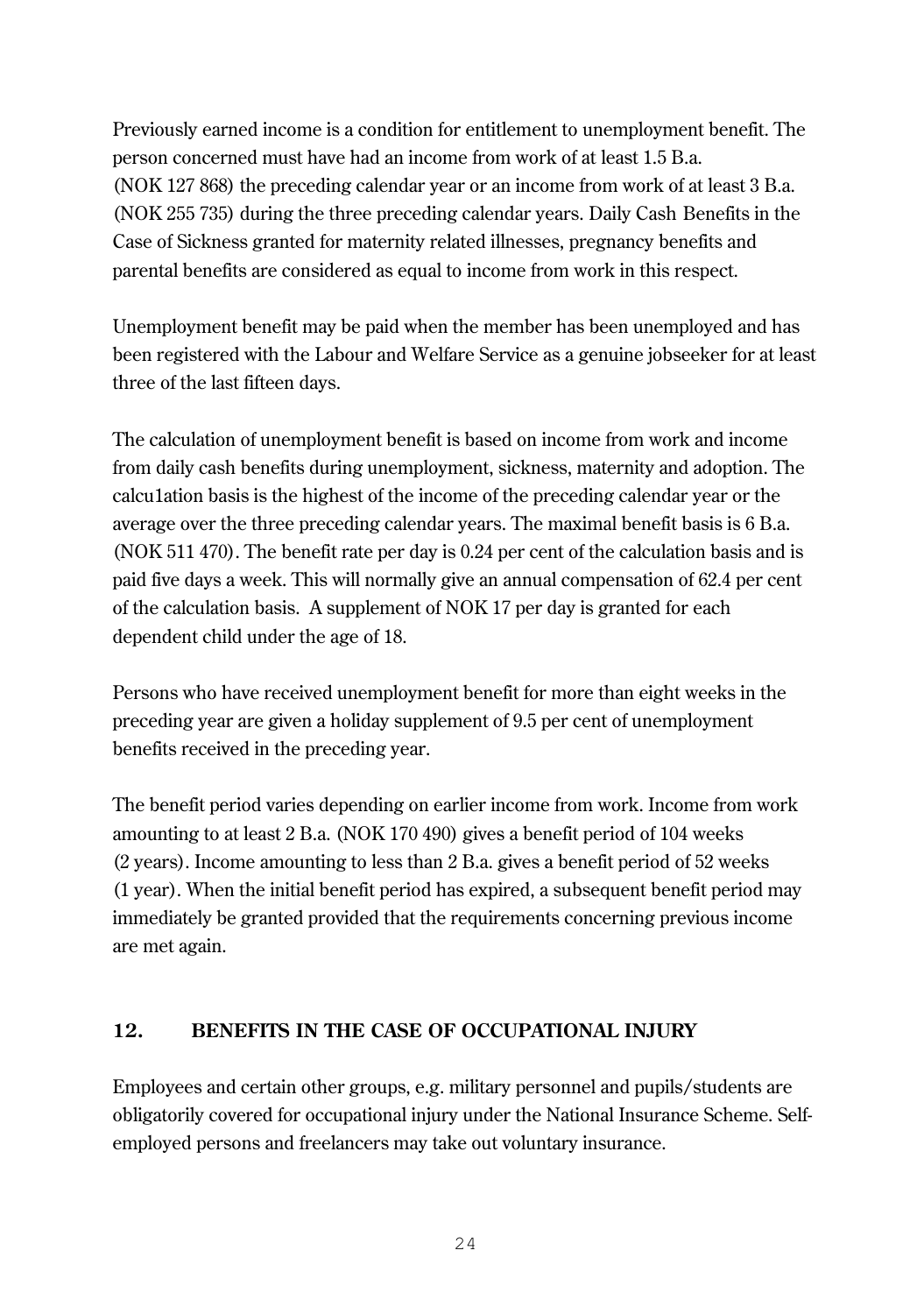An insured person who is the victim of an occupational injury is entitled to benefits according to special rules generally more favourable than the ordinary rules. This applies to medical benefit etc. as well as pensions. In addition to any other benefits, a compensation for non economic loss (reduced quality of life) may be granted on the basis of the medical nature and degree of the injury. The maximum compensation from the Social Insurance Scheme is 75 per cent of the B.a. (NOK 63 934) a year.

Injury, sickness or death caused by an accident at work is regarded as occupational injury. Certain diseases are regarded as equal with occupational injury. Fatigue injuries and mental suffering caused by continuous strain are generally not regarded as falling within the scope of the legislation concerning occupational injury.

As a main rule the injury or sickness must occur while working at the place of work during working hours.

Employees are also covered by an occupational injury compensation act outside the framework of the National Insurance legislation.

# **13. BENEFITS TO SINGLE PARENTS**

A single parent who has a clear majority of the daily care for the child than the other parent may be entitled to transitional benefit, childcare benefit, education benefit and grants to cover necessary removal expenses in order to gain employment.

A parent is considered to be single if unmarried, divorced or separated and not living together with a person:

- with whom he/she has children,

- to whom he/she has been married, or
- who cannot be excluded from being the other parent.

Benefit is not granted if the single parent has had a cohabitant during 12 of the last 18 months.

As a main rule, it is required that the single parent has been insured for three years immediately prior to claiming benefits. Both the parent and the child must be resident and staying in Norway.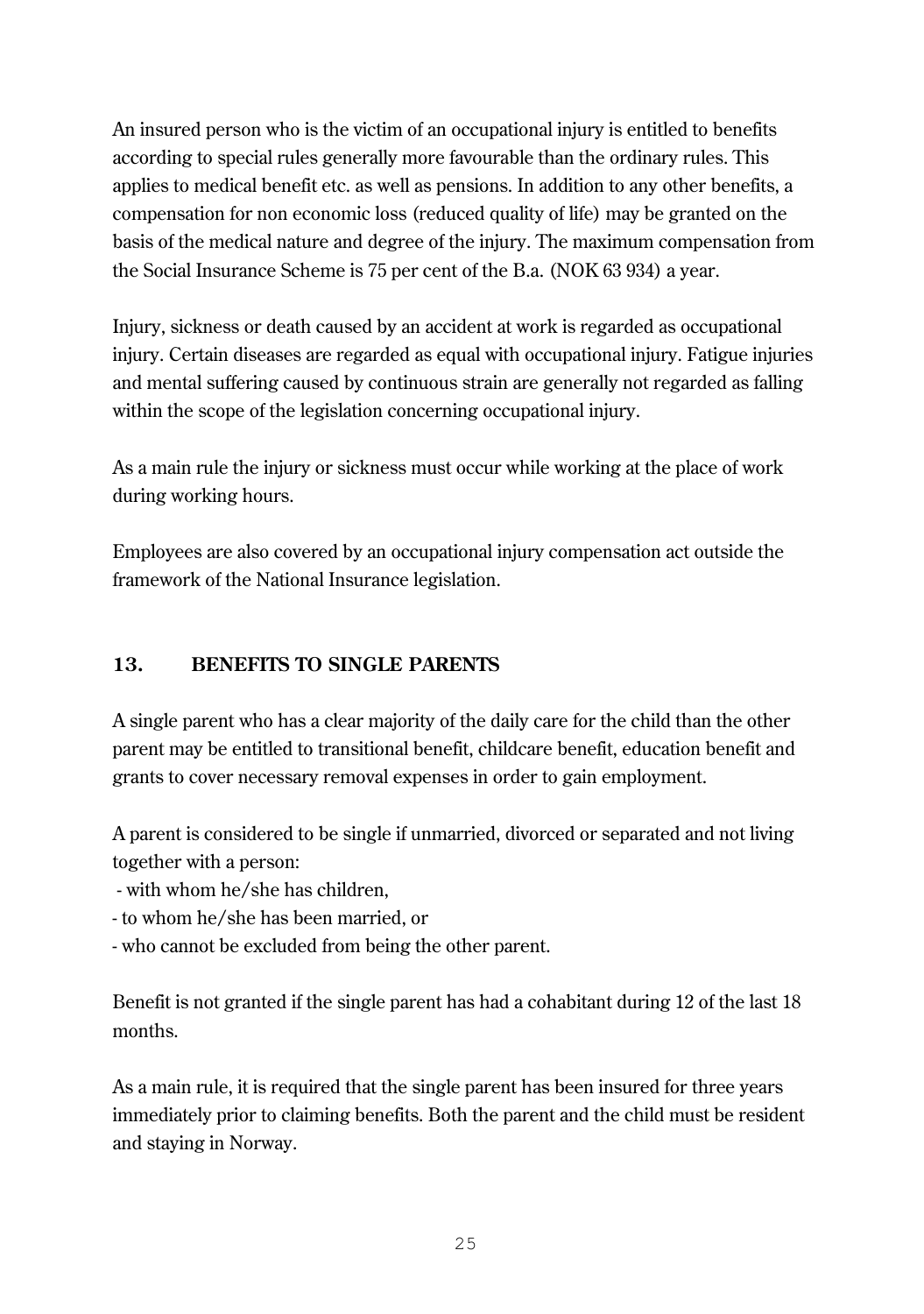The transitional benefit is benefit intended to cover subsistence expenses. From the youngest child is one year old, there is a requirement of occupational activity, in the form of:

- education or work for at least 50 per cent of full time,

- establishing a business, or

- reporting to the Norwegian Labour and Welfare Administration as a genuine job seeker

The maximum annual transitional benefit to a single parent is 2.25 B.a. (NOK 191 801). If the single parent has an annual income from work exceeding 0.5 B.a., the transitional benefit is reduced by 45 per cent of the exceeding income.

As a general rule, transitional benefit may be granted until the youngest child attains the age of 8, but not for more than a total of 3 years. While undergoing education the benefit period may be prolonged by two years. For single parents with more than two children or for persons who became a single parent before attaining the age of 18, the benefit period may be prolonged by three years.

Childcare benefit, education benefit and grants to cover necessary removal expenses in order to gain employment are granted according to the same rules and mainly on the same conditions as for a surviving spouse, cf. Section 5.1. Childcare benefit may as a main rule be granted up to and including the fourth school year, but can in certain cases be granted for a longer period.

# **14. FUNERAL GRANT**

A means-tested lump-sum of maximum NOK 22 083 may be granted by the National Insurance Scheme in the case of death, to cover expenses in connection with the funeral.

# **15. ADVANCE PAYMENT OF CHILD MAINTENANCE**

Advance payment of child maintenance is granted for children under the age of 18, resident in Norway, if they are not living with both parents. This ensures a minimum child maintenance, when the child maintenance from the debtor is delayed or remains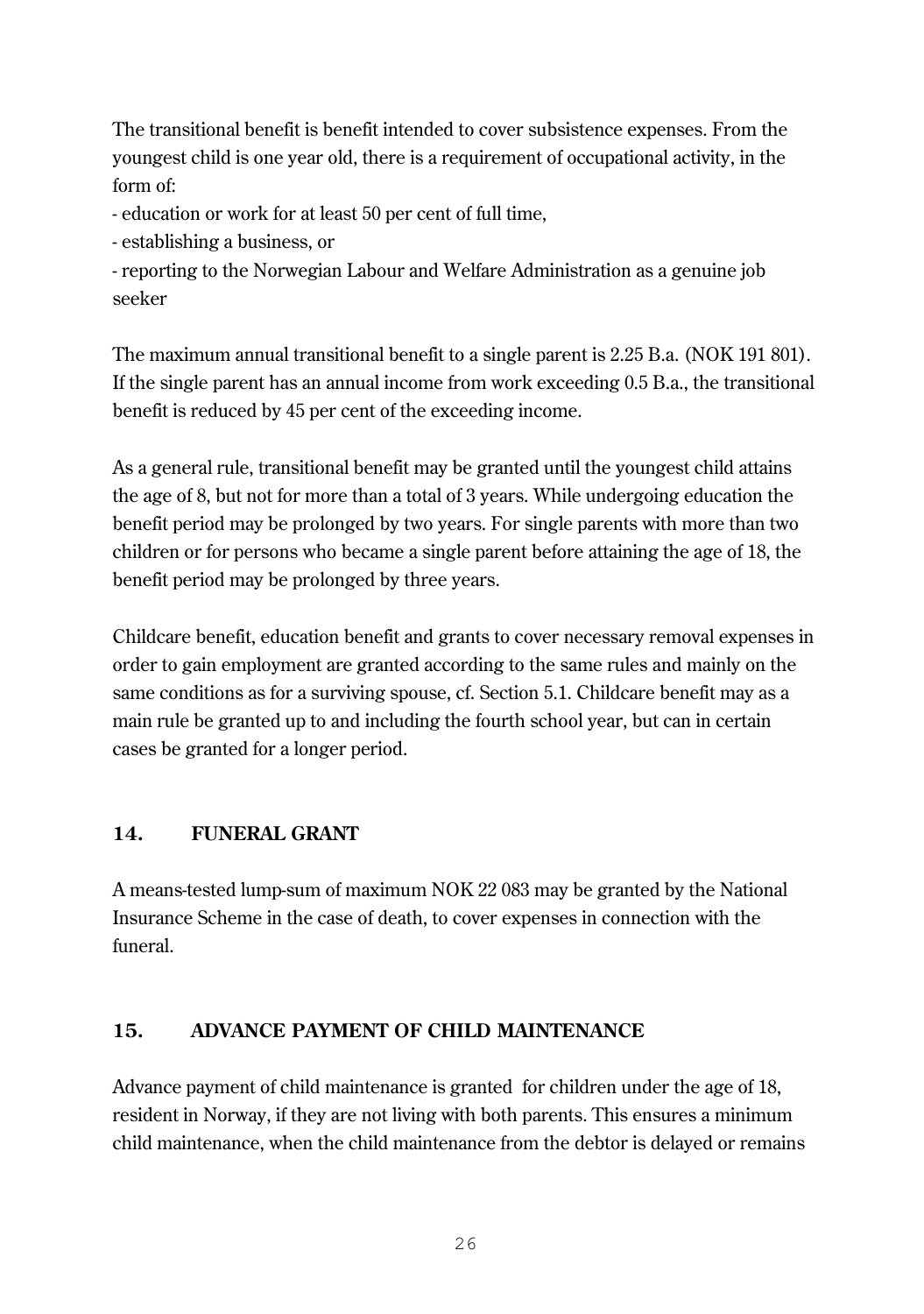unpaid. It is a requirement that the maintenance payment from the debtor is to be collected through The Maintenance Contribution Collecting Agency.

The advance is income-tested, and is granted as either an increased advance amount, a full advance amount and a reduced advance amount (NOK 1 440, NOK 1 080 and NOK 720, respectively, per month, per child).

The increased advance amount is granted when the recipient's annual income is not in excess of NOK 235 100. The threshold for the full advance amount is NOK 342 800 (singles, one child). The reduced advance amount is granted up to a threshold of NOK 460 800. Persons with income in excess of this amount will not qualify for an advance.

The threshold amounts and the advance amount will normally be adjusted with effect from 1 July each year.

With effect from 1 July 2014, the advance amount will increase by NOK 360 per month per child aged 11 or older, when the recipient's annual income is not in excess of NOK 235 100.

# **16. FAMILY ALLOWANCES**

Family allowances are granted for children resident in Norway under the age of 18.

The annual rate is NOK 11 640 for each child, i.e. NOK 970 per month per child.

Beneficiaries living in the Arctic regions of the Realm and on Svalbard, receive a supplement of NOK 320 per month per child, i.e. NOK 3 840 per year per child. This supplement will be terminated with effect from 1st April 2014.

Single parents are entitled to allowance for one more child than they actually have (extra allowance). Cohabitants who have children together or have been living together for at least 12 of the last 18 months are not entitled to the extra allowance.

Single parents with children under the age of three, who, according to the Family Allowance Act, are entitled to an extra allowance and in addition are entitled to a full transitional benefit according to the National Insurance Act, are entitled to a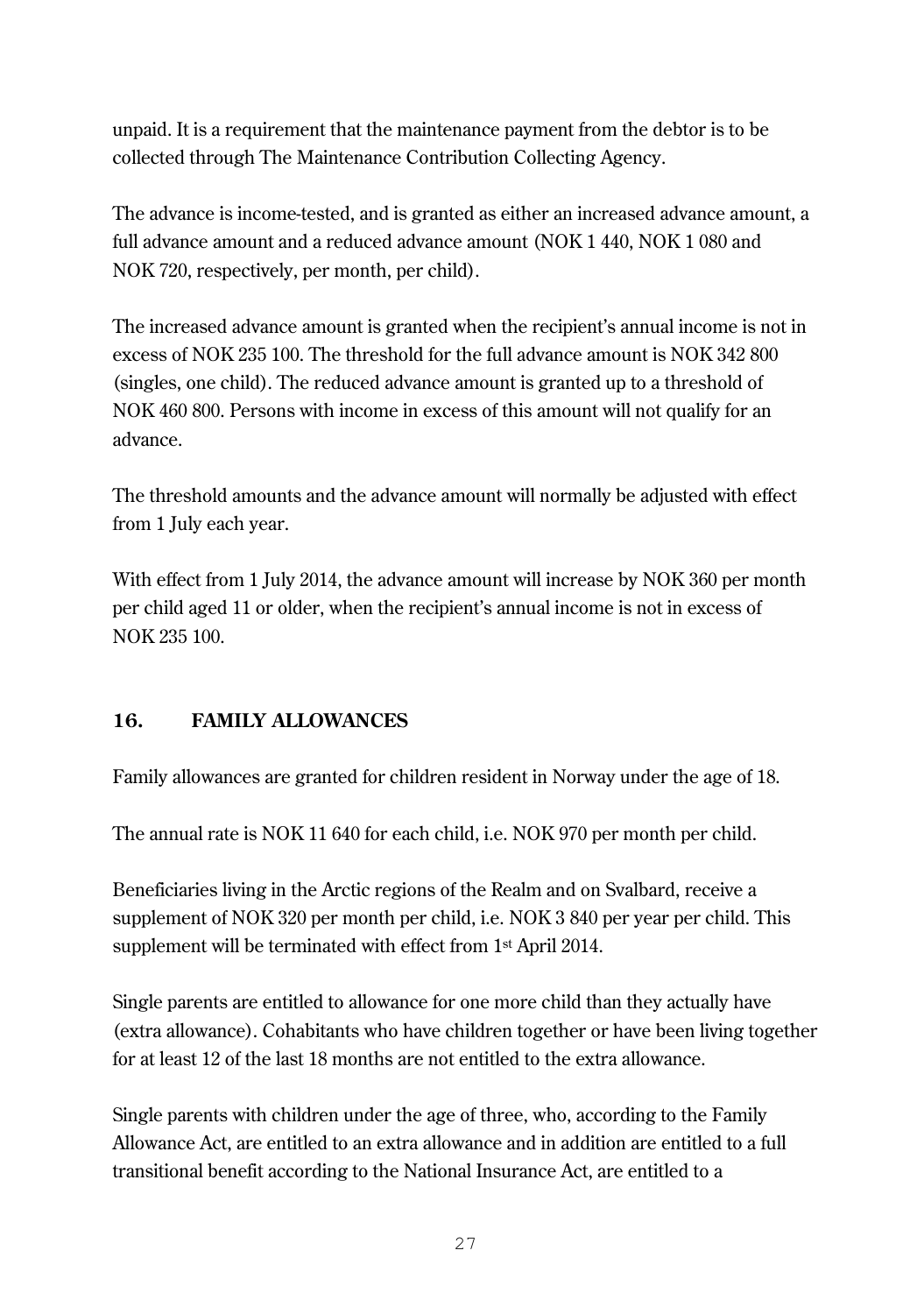supplement. This supplement is granted per provider, regardless of how many children under the age of three he/she has. In 2014, the annual supplement is NOK 7 920, i.e. NOK 660 per month.

# **17. CASH BENEFIT FOR FAMILIES WITH SMALL CHILDREN**

Cash benefit is granted for children resident in Norway between the ages of 13 and 23 months. The most important condition for receiving the full rate of the cash benefit is that the child is not in a day care centre that receives a public grant. If the child according to agreement is in the day care centre less than 20 hours weekly, the family can be entitled to a reduced cash benefit. The cash benefit is age-differentiated, so that a larger cash benefit is given for children between the ages of 13–18 months, than for children between the ages of 19–23 months.

| Agreed time in     | Cash benefit in  | NOK per month for   | NOK per month for   |
|--------------------|------------------|---------------------|---------------------|
| day care centre    | per cent of full | children aged 13-18 | children aged 19-23 |
| per week           | rate             | months              | months              |
| No use of day care | 100              | 5 0 0 0             | 3 3 0 3             |
| centre             |                  |                     |                     |
| Up to 19 hours     | 50               | 2 500               | 1652                |
|                    |                  |                     |                     |
| 20 hours or more   |                  |                     |                     |
|                    |                  |                     |                     |

The cash benefit is calculated according to the following rates:

As of 1st August 2014, the rate for the full cash benefit will increase to NOK 6 000 per month for children between the ages of 13 and 23 months who do not make use of a day-care centre that receives a public grant.

# **18. TAXATION OF SOCIAL SECURITY BENEFITS**

Benefits from the National Insurance Scheme are taxable income, and is as a main rule taxed according to the same provisions as income from work, except for the lump-sum grants and the benefits in kind. However, special tax provisions ensure that pensioners and recipients of some other benefits are paying less tax than wage earners. These provisions ensure that a number of the minimum benefits of the National Insurance Scheme are exempted from income tax. In addition, disability pensioners are entitled to a special deduction in the taxable income, which reduces the tax on the net income. On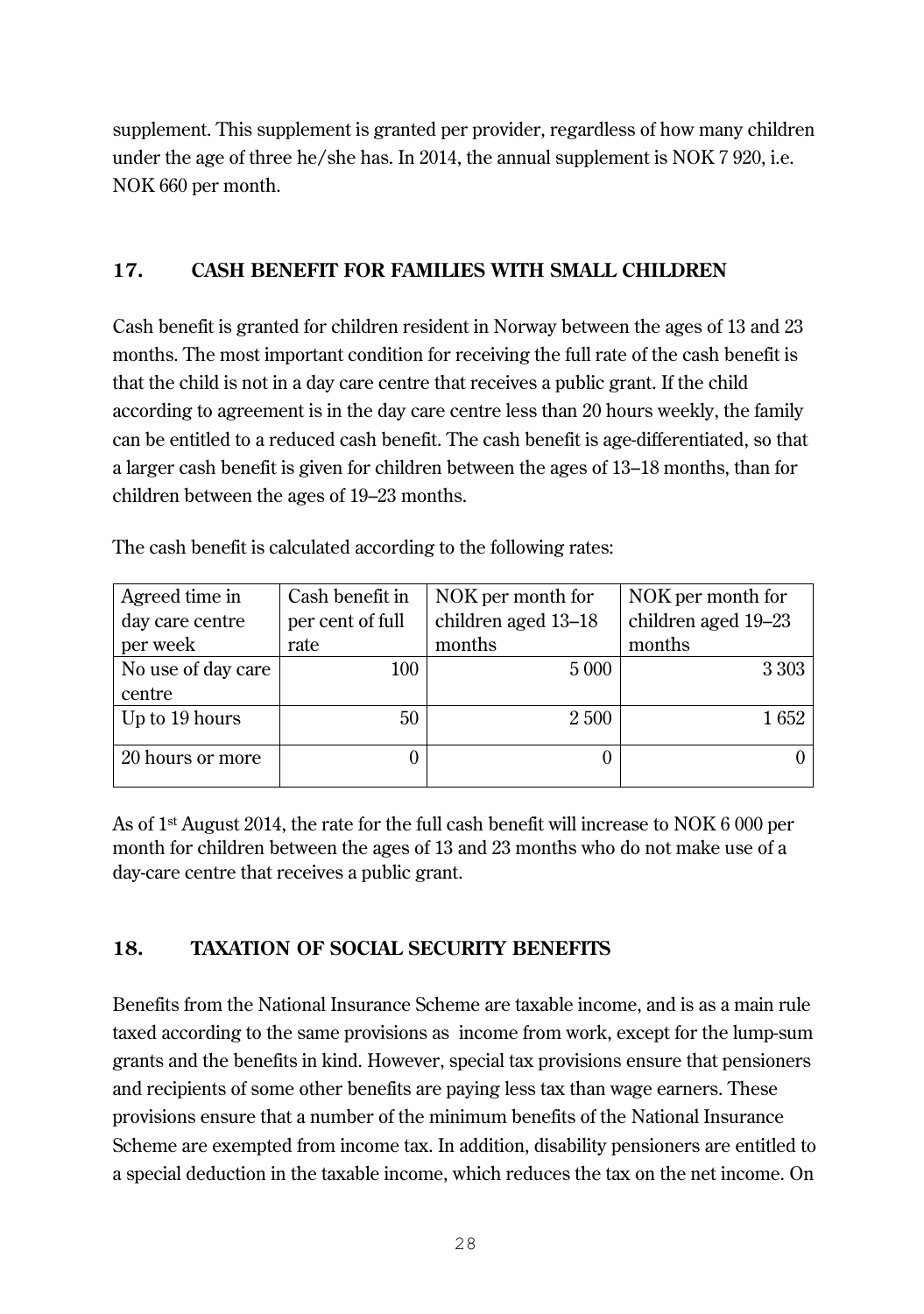the other hand, the so-called minimum deduction is slightly lower for pensions than for income from work.

For survivors and disability pensioners, as well as for single parents receiving transitional benefits, a tax limitation provision ensures lower or no taxes for pensioners with low income and little wealth. As a result of this provision, income approximately equal to the level of the minimum pension is exempted from tax. Income in excess of this amount, including a wealth addition, is taxed at a rate of 55 per cent, so that the advantage is scaled down until it becomes more beneficial to be taxed according to the ordinary provisions on taxation of pensioners.

Disability pensioners with income exceeding the limits for which the tax limitation provision apply, are entitled to a special deduction in the income, reducing the tax on the net income with NOK 8 960 (2014).

Old-age pensioners are entitled to a special tax deduction. This deduction ensures that pensioners with only a minimum pension are not liable to pay tax. The effect of the deduction is gradually reduced for pensioners with higher pensions. The supplement for pensioners supporting a spouse is tax free. Work assessment allowance is taxed as income from work.

In addition to the special tax provisions, pensioners are liable to pay a lower National Insurance contribution than employees etc., cf. Section 3.

Family allowances and cash benefits for families with small children are not taxable income.

Pensioners who have moved abroad are taxed according to the provisions concerning taxation at source. The tax rate is set to 15 per cent. Some of the bilateral treaties for the avoidance of double taxation and the prevention of fiscal evasion, which Norway has established with other countries, stipulate that pensions may only be taxed in the country of residence. In such cases, the pensioner will not be liable to pay taxes according to the Norwegian provisions concerning taxation at source.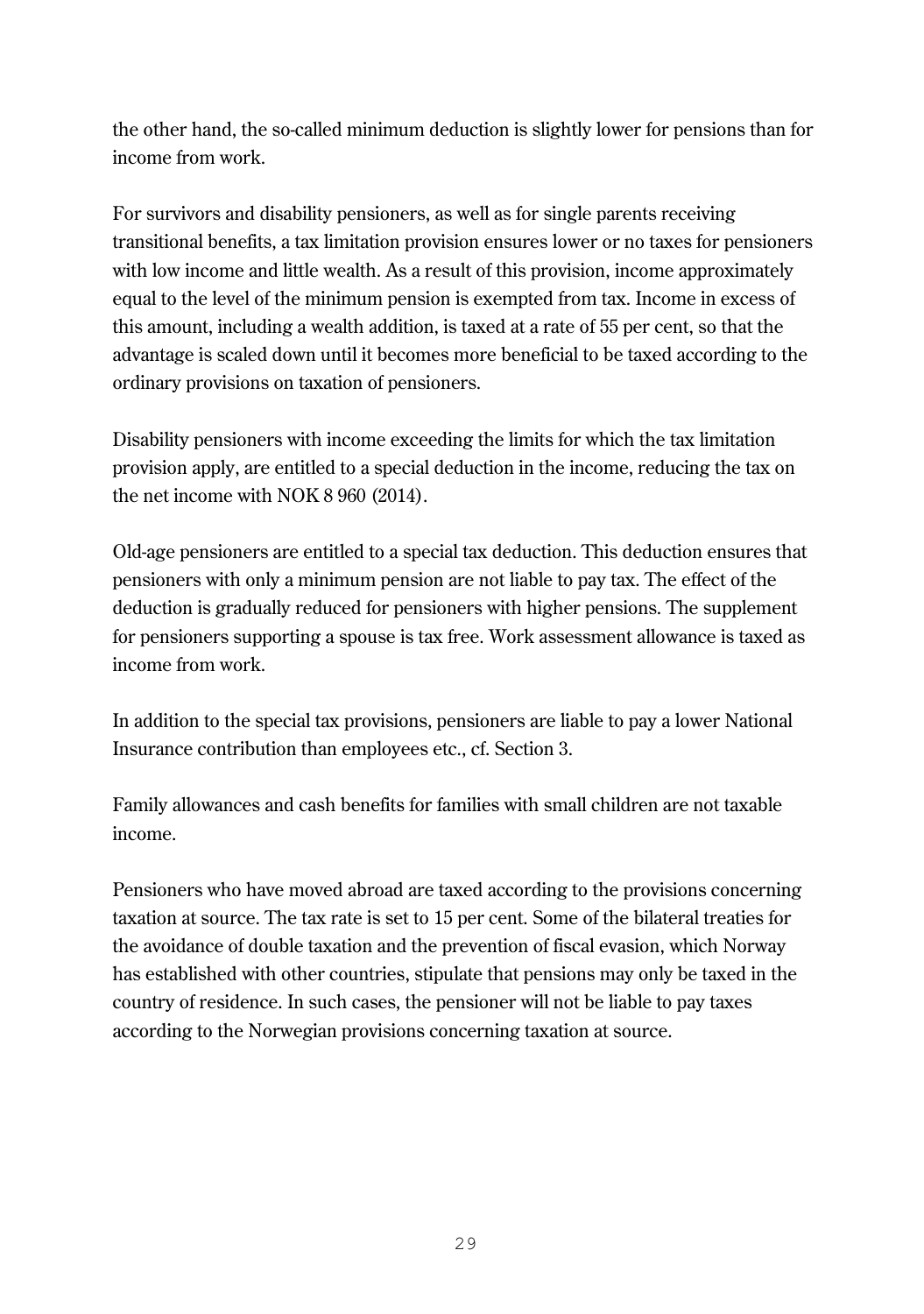# **19. SOCIAL SECURITY AGREEMENTS**

Norway has ratified bilateral social security agreements with the following countries:

Austria, Australia, Bosnia & Herzegovina, Canada, Chile, Croatia, France, Greece, Hungary (Medical Care), Israel, Italy, Luxembourg, Montenegro, the Netherlands, Portugal, Serbia, Slovenia, Switzerland, Turkey, the United Kingdom and the USA. An agreement with Quebec has also been concluded.

Moreover, there is a social security convention between the Nordic countries.

1 January 1994 the EEA Agreement entered into force. It applies for twenty-seven of the EU countries (Austria, Belgium, Bulgaria, Denmark, Finland, France, Germany, Greece, Ireland, Italy, Luxembourg, the Netherlands, Portugal, Spain, Sweden, the United Kingdom, Estonia, Cyprus, Latvia, Lithuania, Malta, Poland, Romania, Slovakia, Slovenia, the Czech Republic and Hungary,) and three of the EFTA countries (Iceland, Liechtenstein and Norway).

These agreements may extend or limit the provisions otherwise in force.

# **20. THE SUPPLEMENTARY ALLOWANCE SCHEME**

The purpose of the supplementary allowance scheme is to guarantee a minimum income for persons who have attained the age of 67 and who do not have sufficient pension or other economic means, due to the fact that they have less than 40 years of residence in Norway.

As a main rule, the general social insurance scheme covers all residents of Norway, cf. Section 1. However, because 40 years of residence before the age of 67 is required to acquire a full residence based pension, those who have lived in Norway for a shorter period may not qualify for a pension that is adequate to live on. The supplementary allowance scheme is intended to guarantee a minimum income (necessary means of subsistence) for persons who have attained the age of 67 and find themselves without sufficient pension or other financial means because they have less than 40 years of residence. Eligible are persons who have attained the age of 67 and who are permanent residents of Norway.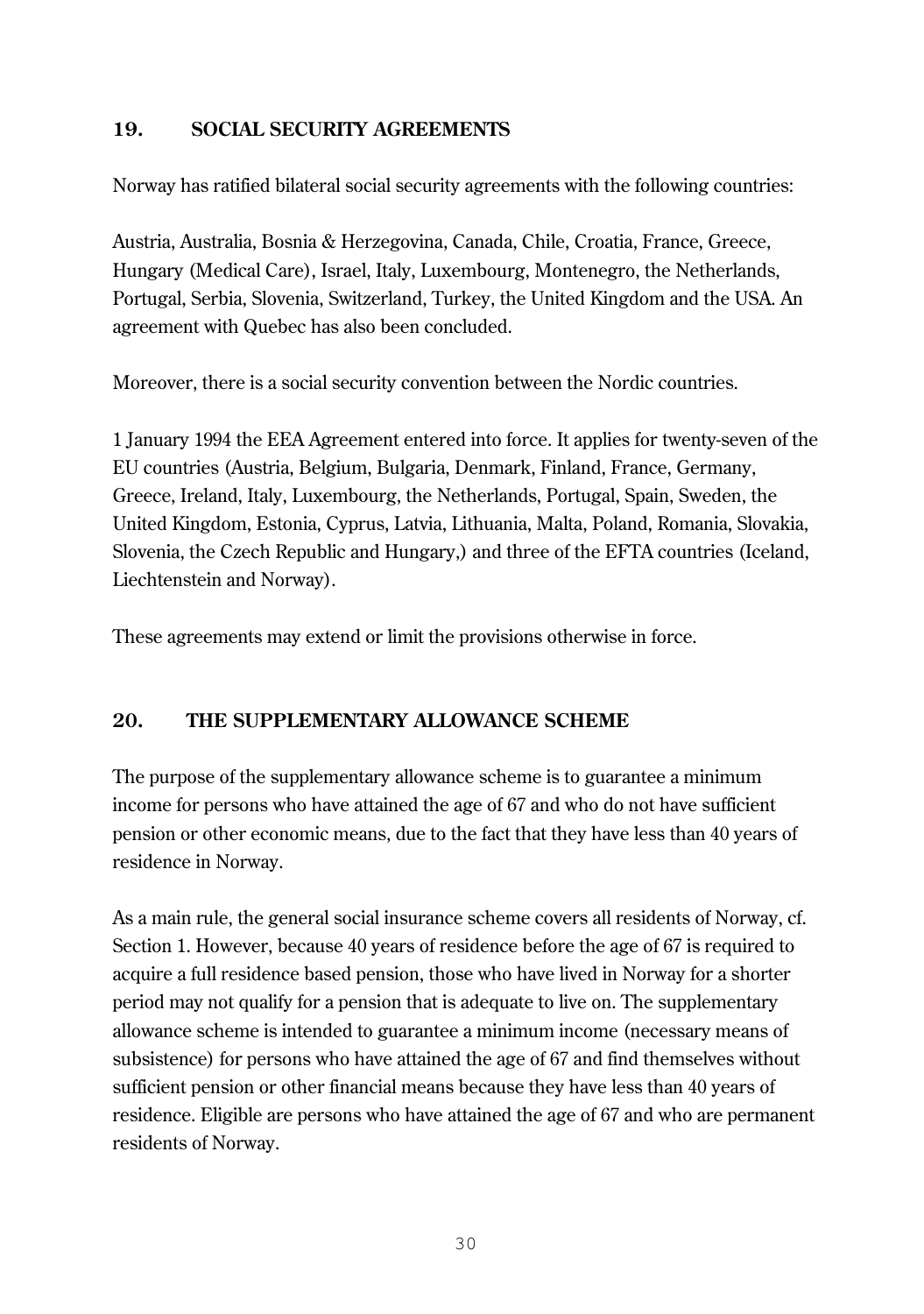The maximum amount of the allowance, set at a level corresponding to a defined minimum pension, is as per 1 January 2014 NOK 167 963 per year for single persons and NOK 310 744 for couples (NOK 155 372 for each).

The allowance is subject to a strict means test and is reduced if the person or his/her spouse or cohabitant has other income from work or capital assets or Norwegian or foreign pensions. Also the capital asset itself may in principle be taken into account.

The allowance is supplementary in relation to the ordinary pension benefits of the general National Insurance Scheme. This excludes persons who are in receipt of an ordinary, i.e. unreduced conventional benefit.

The allowance is granted without conditions of qualifying periods or completed periods of insurance. Recipients are required to make a reapplication once a year by personal attendance at the local office of the Labour and Welfare Service.

The supplementary allowance scheme is neither a part of the comprehensive National Insurance Scheme, nor of the Social Assistance. It is fully financed over the Central Government Budget and it is managed by the Norwegian Labour and Welfare Administration.